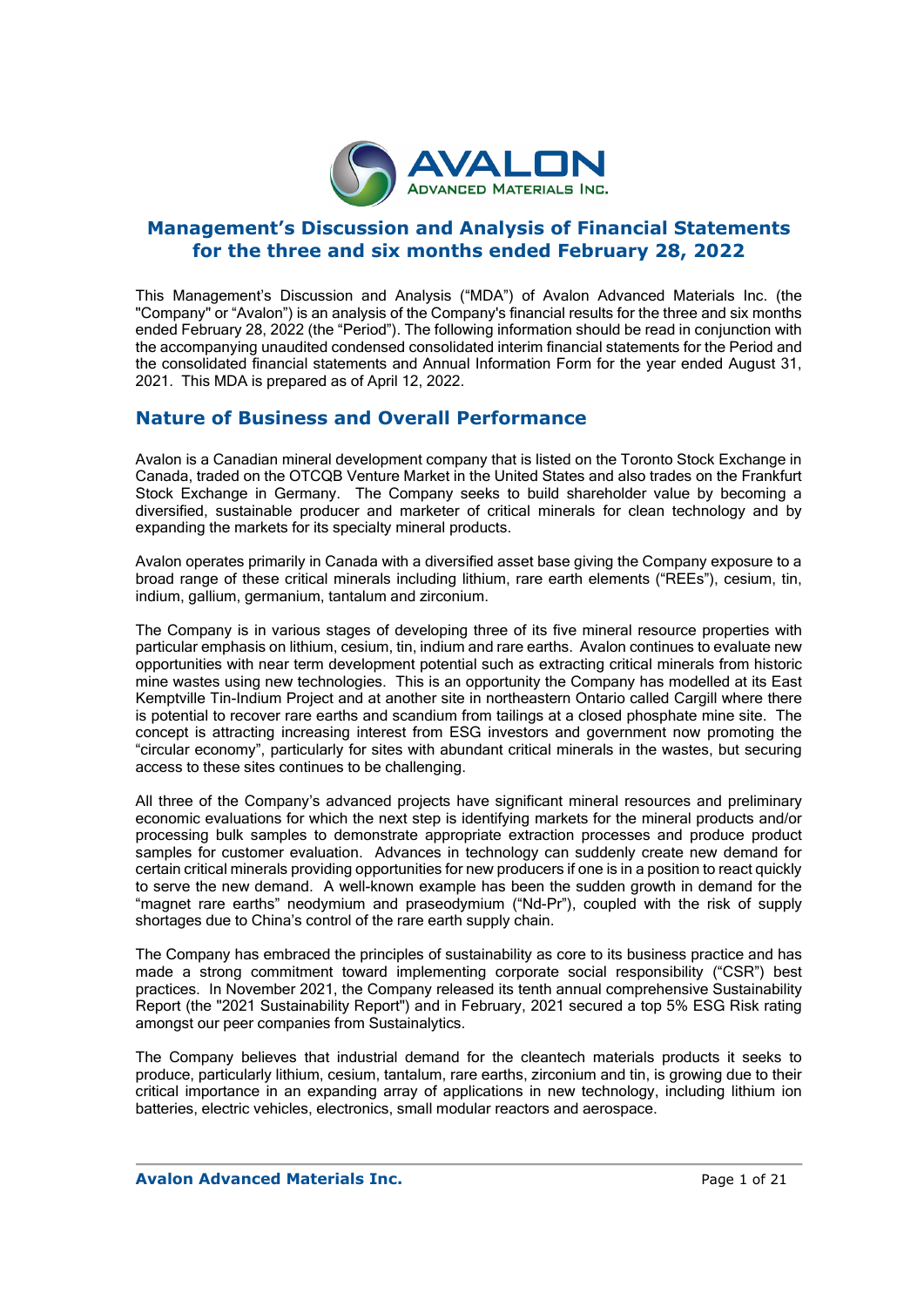Subsequent to the end of the Quarter, the Company signed a binding letter of intent with RenJoules International Ltd., an Essar Group Company ("Essar"), to become a strategic partner and codeveloper in support of Avalon's plans to establish a regional lithium battery materials supply chain to serve the needs of future electric vehicle and battery manufacturers in Ontario and elsewhere.

This agreement involves providing initial financial and development support for building a lithium refinery in Thunder Bay, Ontario that will be designed to accept lithium minerals concentrates, not only from Avalon's Separation Rapids Lithium Project north of Kenora, ON, but also from other aspiring new producers from the many lithium pegmatite resources that occur in northwestern Ontario. It will operate as a separate private business, called Avalon Lithium Inc., a newly established Avalon subsidiary in which Essar will become a co-owner.

The partners will begin the key next steps including; finalizing initial commercial terms and completion of final feasibility studies for both the refinery operations and lithium mineral concentrate production at the Separation Rapids site that will provide the initial feed for the refinery until other new producers also get started. This will also include finalizing the exact location for the refinery in Thunder Bay and proceeding with initial site preparation work both at Separation Rapids and the Thunder Bay site.

# **Resource Development Activities**

Resource property expenditures for the three months ended February 28, 2022 (the "Quarter") totalled \$141,283, which was a similar level of expenditures (\$139,880) for the same quarter in fiscal 2021 ("Fiscal 2021"). Of these expenditures, 81% were incurred on Separation Rapids, 13% were incurred on the Lilypad Cesium-Tantalum Project ("Lilypad"), and 6% were incurred on the Nechalacho Rare Earth Elements Project ("Nechalacho").

No properties were abandoned or impairment losses recorded during the Quarter.

Resource property expenditures for the six months ended February 28, 2022 (the "Six Month Period") totaled \$377,604 a 50% increase from the level of expenditures for the six months ended February 28, 2021 (\$251,612). Of these expenditures, 87% were incurred on the Separation Rapids Project, 9% were incurred on the Lilypad Project, and 4% were incurred on the Nechalacho Project. Expenditures on the Separation Rapids Project increased to \$327,058 from \$156,468 in the same period in Fiscal 2021, primarily due to expenditures incurred in clearing a trail in preparation for the planned drilling program. The expenditures on the Lilypad Project decreased to \$34,025 from \$63,733 in the prior period, as the Company conducted a small fieldwork program during the prior period. Expenditures on Nechalacho holding and storage costs were about the same at \$16,521 compared to \$28,361 in the prior period.

No properties were abandoned or impairment losses recorded during the Six Month Period.

## *Separation Rapids Lithium Project*

The Separation Rapids property consists of nineteen mineral claims and one mining lease covering a combined area of approximately 4,414 hectares (10,910 acres) in the Paterson Lake Area, Kenora Mining Division, Ontario, all of which are owned 100% by Avalon. The lease covers an area of approximately 421 hectares over the area of the main lithium pegmatite deposit and adjacent lands that may be used for mine development infrastructure. Avalon also owns three aggregate permits along the road to the site, which cover a total area of approximately 16 hectares and are located within the area covered by the claims. The Separation Rapids deposit is a potential source of lithium minerals for use in the glass and ceramics industry as well as lithium battery materials.

During fiscal 2018, the Company completed an updated preliminary economic assessment ("PEA") on a simplified business model that focuses on initial production of lithium mineral concentrates for the glass industry, with potential for future expansion into production of the battery materials lithium carbonate and/or lithium hydroxide. This smaller scale development model reduces capital expenditure requirements substantially from the lithium hydroxide production model completed in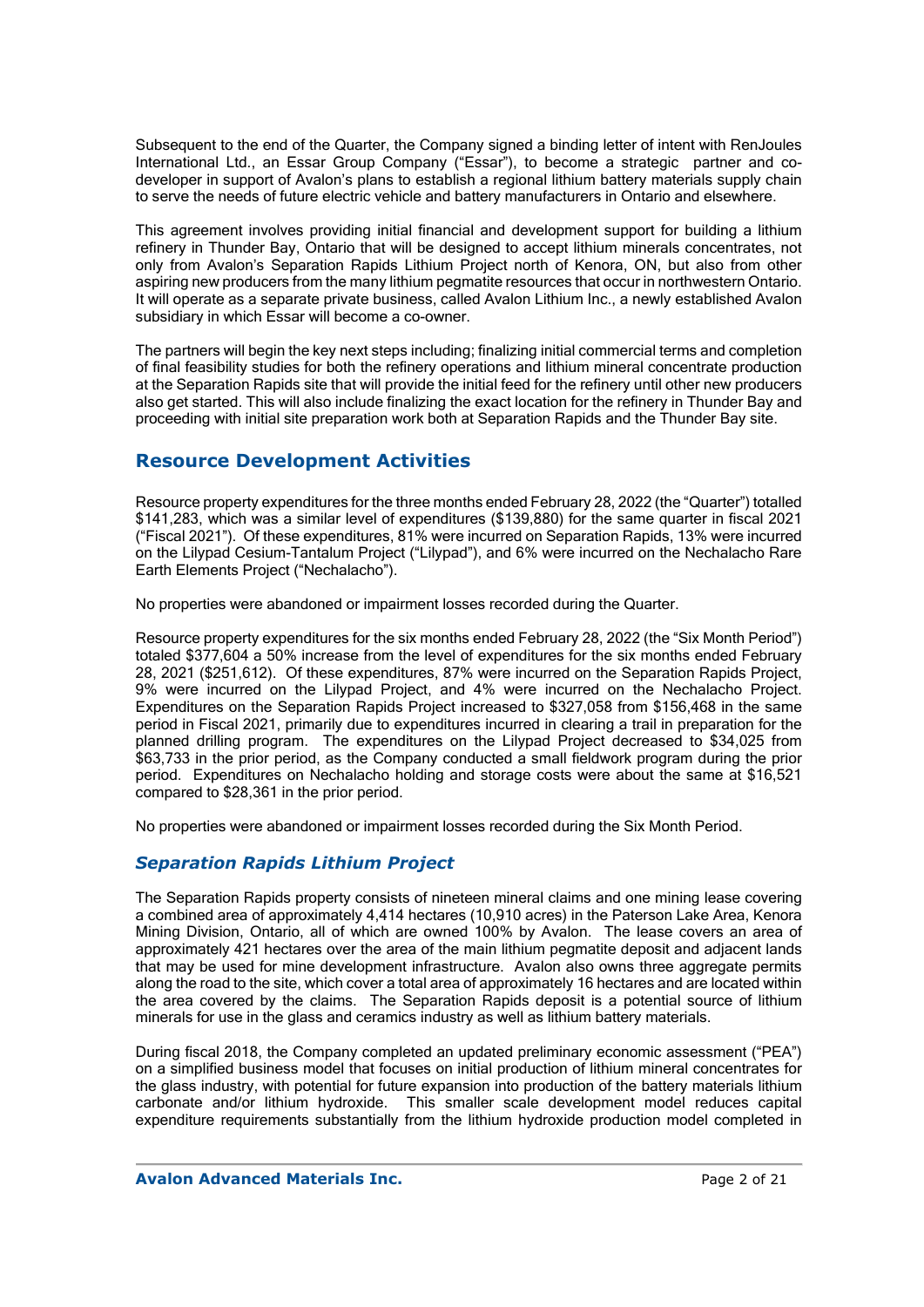September, 2016, while generating attractive returns and reducing overall business and permitting risk. However, with growing interest in establishing new lithium battery materials supply chains in Canada, the Company is now planning to accelerate its plans to produce lithium battery materials and has identified several potential industrial sites for a regional lithium refinery in Thunder Bay.

During the Quarter, the Company incurred \$114,474 (2021 - \$101,748) in exploration and development expenditures on the Separation Rapids Lithium Project. Approximately 57% of these expenditures were incurred on the trail clearing program completed in December in preparation for the planned drilling program (pending permit approval), 37% were spent on permitting for future drilling programs including on the Snowbank petalite pegmatite discovery. Approximately 6% were incurred on metallurgical testwork on alternative leaching processes including leaching by microbes.

### Lithium Markets

Global lithium carbonate prices are now rising consistent with recent lithium market forecasts showing rapid growth in demand driven mainly by the battery market with supply shortages expected within the next 2-3 years for both the battery and glass-ceramic markets. The Company is looking at a number of different production models for the lithium refinery which will depend on the specific requirements of the buyers who provide firm off-take commitments. Several companies that have expressed interest in making an off-take commitment have also expressed interest in being an investing partner in the refinery.

With both the Ontario and Federal Governments confirming their interest in establishing new battery materials supply chains in the province, and potentially providing financial support, Avalon continues to work towards establishing its lithium refinery in Thunder Bay, Ontario. Several vacant industrial sites on the waterfront have been evaluated with a decision expected in the third quarter of the current fiscal year. The refinery being planned would be adaptable for producing different lithium battery materials products, and would also be expandable to increase output and accept concentrates from other aspiring producers of lithium minerals including petalite, lepidolite and spodumene, from the many pegmatite deposits that occur in northwestern Ontario.

To serve the growing interest in the petalite product from the glass-ceramics industry, the Company is planning to purchase a demonstration scale DMS plant that would allow it to start producing bulk samples of the petalite concentrates for customer evaluation. Once firm off-take commitments are secured, production can be scaled up as needed to meet the demand. The DMS demo plant would probably be installed on the Company's aggregate permit where most of the permitting requirements are advanced or already in place. The Ontario government, with input from Avalon, has initiated potential changes to the existing regulatory regime ("cutting the red tape") to facilitate establishing critical minerals supply chains in the Province especially lithium battery metals. This was confirmed subsequent to end of the Quarter, when Ontario announced its new Critical Minerals Strategy on March 17, 2022.

Many of these critical minerals, especially those such as the Separation Rapids lithium minerals, represent significantly lower environmental risk when compared to traditional exchange-traded commodities. Risk based regulation would facilitate their more rapid development in Ontario as part of a new industrial strategy to support advanced manufacturing. Projects such as Separation Rapids also present opportunities for economic benefits and participation by Indigenous businesses, thus supporting economic reconciliation with Indigenous peoples which is also a priority with the Ontario and Federal governments.

### Recent Activities and Future Plans

The next step to finalize the lithium battery materials production model is to proceed with a pilot plant program on the bulk sample to finalize flowsheet parameters for engineering purposes including reagent recycling and water treatment processes, after which a feasibility study can be completed. The bulk sample collection work program was completed with the extraction of 5,000 tonnes of mineralized rock of the three different ore types that is presently stored at a site near Kenora where it will be crushed to appropriate size prior to shipping to a metallurgical testing facility for pilot scale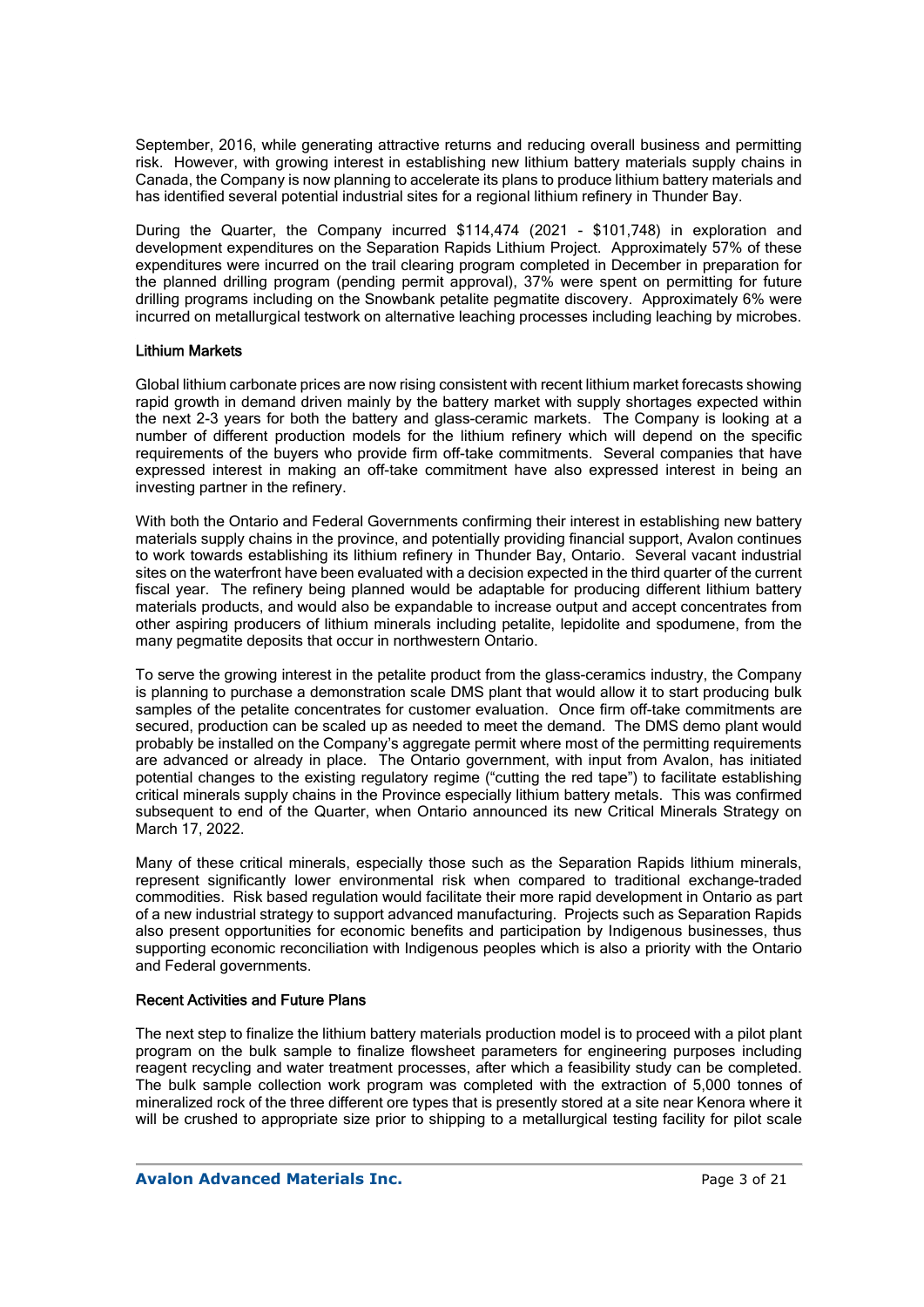work. The coarse grained petalite ore will be processed in the new DMS plant to generate large product samples meeting the detailed specifications for glass-ceramic customer qualification and acceptance, and provide concentrate for further laboratory work on the lithium battery materials process flowsheet. Some preliminary process testwork is underway, but timing for a full scale pilot plant is uncertain due to a lack of available appropriately-equipped test facilities in Canada.

After being delayed due to intense forest fire activity near the property, further exploration and some early environmental baseline work on the northwestern part of the property in the vicinity of the new Snowbank petalite pegmatite discovery and the Glitter pegmatite was completed in October 2021. The assay results for the mineralized pegmatite samples collected during the program have significantly increased the strike length of the Snowbank pegmatite from the previously announced 30 metres to approximately 230 metres. Lithium analyses ranged from 3.25% Li2O to 0.63% Li2O. A drilling program to begin to define the size potential of the Snowbank pegmatite discovery is planned for summer 2022.

### Environmental Assessment and Community Engagement

Avalon is committed to developing the Separation Rapids Lithium Project based on modern CSR principles and reporting on its performance in its annual Sustainability Report. These CSR principles include commitments to minimize environmental impacts, being carbon neutral, ensuring the health and safety of employees, creating benefits for local communities and providing full transparency in its social and environmental performance. The Company and the project are now well known in the local community.

The project is located in the traditional land use area of the Wabaseemoong Independent Nations ("WIN") for which they have stewardship under an agreement with the Province of Ontario. The Company first signed an MOU with WIN in 1999 which was renewed when the project was reactivated in 2013. Avalon management has been keeping WIN leadership informed on project activities and remains committed to fulfilling its community consultation obligations and partnering with WIN on business opportunities and providing training for community members. The Company has also consulted with the Métis Nation of Ontario and engagement is ongoing with other local Indigenous communities, regulators, and local government.

During the Quarter, the Ministry of Northern Development, Mines, Natural Resources and Forestry ("MNDMNRF") continued to respond to questions regarding the Avalon drill program planned in the WIN Stewardship Area from the Grassy Narrows First Nation or "ANA". The drill program is well outside of ANA's proposed Indigenous Protected Conservation Area ("IPCA"). Slow responses by the MNDMNRF to the questions has led to a delay in receiving the permit for the proposed drill program. Avalon assisted the MNDMNRF with their responses, despite the fact that the drill program will not impact the ANA's IPCA. To further strengthen the responses, Avalon prepared a Species at Risk ("SAR") Management Plan, based on previous extensive environmental baseline studies, that demonstrates that in the highly unlikely event that SAR are encountered, there will be no impacts to them by the proposed activities. It is noted that the Avalon access road was utilized by fire fighting crews in 2021, and clearly demonstrated that the road acted as a fire break and assisted in the containment of the 2021 fires and preventing its spread toward the ANA IPCA. ANA members were among the Indigenous employees hired in November to initiate access trail preparation for the winter drill program. The WIN leadership continues to be supportive of the project.

Unless otherwise noted, the technical information on the Separation Rapids Lithium Project has been reviewed and approved by the Company's President & CEO, Donald Bubar, M.Sc., P.Geo. or Consulting Metallurgist, Mr. David Marsh, FAusIMM (CP), who are both Qualified Persons under NI 43-101.

### **Nechalacho Rare Earth Elements and Zirconium Project**

The Nechalacho Rare Earth Elements Project is located at Thor Lake in the Mackenzie Mining District of the Northwest Territories ("NWT"), approximately 100 kilometres southeast of the city of Yellowknife. The property is comprised of eight contiguous mining leases totalling 5,786 hectares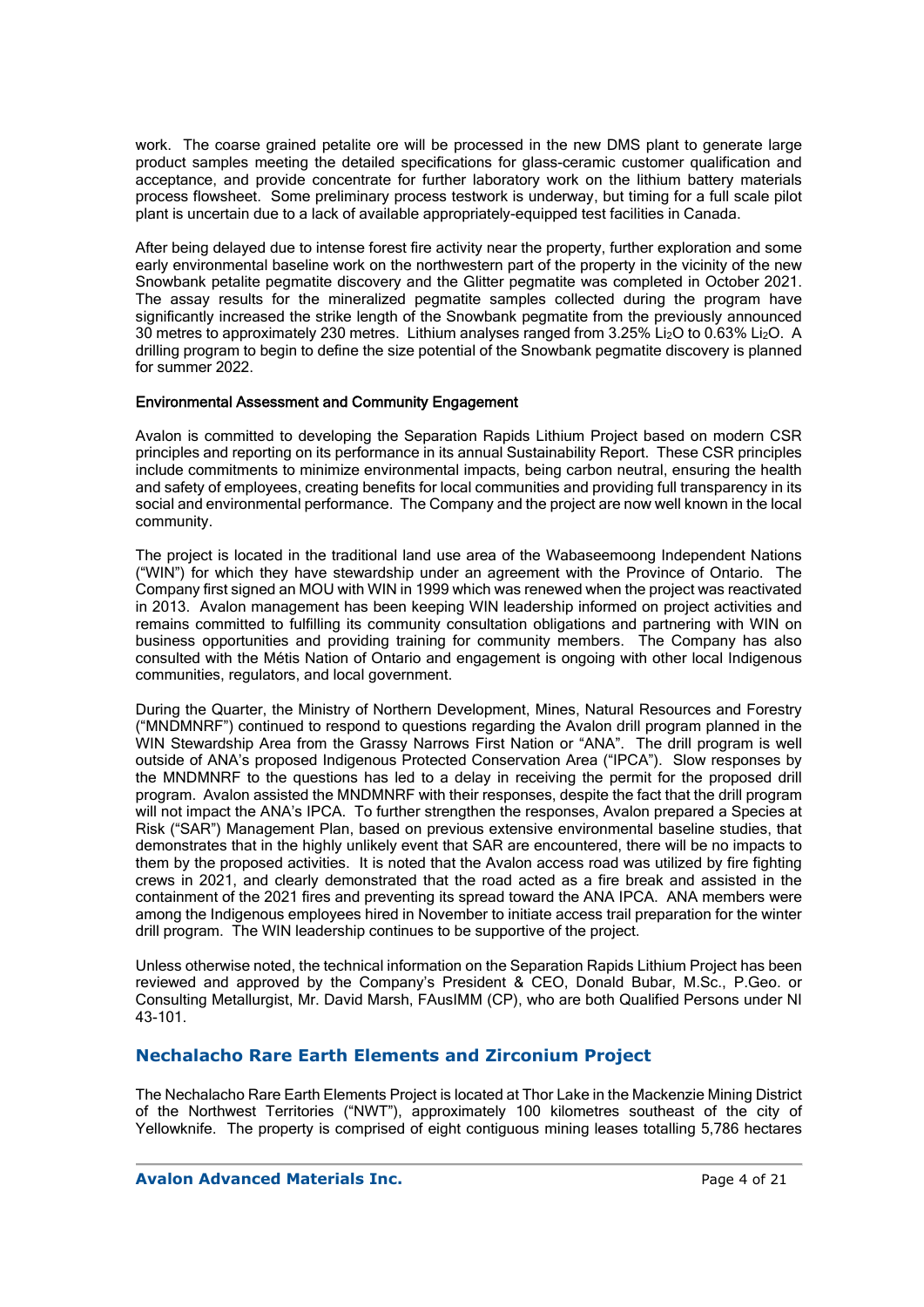(14,297 acres), after three mining claims totalling 332 hectares on the southwest side of the original five leases were converted to mining leases. The original five leases are subject to one independently owned 2.5% Net Smelter Returns ("NSR") royalty agreement. Avalon has the contractual right to buy out this royalty on the basis of a fixed formula, which is currently approximately \$1.6 million, and which will increase at a rate equal to the Canadian prime rate until the royalty is bought out.

During Fiscal 2020, Avalon sold the rights to the near-surface dominantly light rare earth mineral resources above a depth of 150 metres ("Upper Zone Resources") to Cheetah Resources Pty Ltd. ("Cheetah"). Avalon retained a 3.0% NSR royalty (the "3.0% NSR Royalty") and will continue to have access to the property for development and mining of its 100% owned Basal Zone heavy rare earth resource. Avalon has also agreed to waive the 3.0% NSR Royalty for the first five years of Cheetah's commercial production and to grant Cheetah the option to pay the Company \$2 million within eight years of the transaction closing to extend the waiver of this royalty in perpetuity. Cheetah also has the option to purchase the Company's option in the 2.5% NSR Royalty, provided that, upon exercising the option, it extinguishes this royalty. The eight mining leases are jointly recorded in the names of Cheetah 50% and the Company 50%, while the beneficial ownership is held in trust by Cheetah and Avalon as to their respective beneficial ownership entitlement in and to the Upper Zone Resources and the Basal Zone Resources, respectively. Avalon and Cheetah have formed a jointly-owned corporation ("NWT Rare Earths Ltd.") to hold the exploration permits and related authorizations related to Nechalacho and have also entered into a co-ownership agreement governing each party's activities and management at site. On November 30, 2020, a new Land Use Permit MV2020D0013, expiring November 29, 2025 and Water License expiring November 29, 2027 were approved for both the Cheetah Demonstration Project and the previously approved Basal Zone early works construction activities.

Expenditures during the Quarter were \$8,283 (2021 – \$17,975), which were incurred primarily on ongoing site holding and sample storage costs.

During the Period, the Company received an expression of interest in its zirconium product. The Basal Zone HREE resource also contains abundant zirconium mineralization averaging over 3% ZrO2. Zirconium is now in very short supply in North America and has significant growth potential as a critical material needed in small modular nuclear reactors ("SMR"). Demand is growing now for SMRs as a clean energy alternative that can be used to serve the electricity needs of small remote communities to replace diesel generators.

### *Lilypad Cesium-Tantalum Project*

The Lilypad Cesium-Tantalum Project consists of 14 claims, comprising 166 new claim units or cells, totaling approximately 3,300 hectares (8,152 acres), covering a field of lithium, cesium, tantalum ("LCT") mineralized pegmatites, and located 150 kilometres northeast of Pickle Lake, Ontario.

The claims were originally staked between January, 1999 and October, 2000 and are 100% owned by the Company with no underlying royalties. Previous owners of the property drilled some 50 shallow drill holes, and Avalon completed 32 drill holes totaling 4,781 metres in 2000 and 2001 in a program focused primarily on the tantalum potential. These produced encouraging initial results including the discovery of significant cesium mineralization as well as tantalum and lithium in a number of LCT pegmatites of which the two most promising are known as the Pollucite and Rubellite Dykes where the cesium occurs in the rare ore mineral pollucite ((Cs,Na)<sub>2</sub>Al<sub>2</sub>Si<sub>4</sub>O<sub>12</sub>·2H<sub>2</sub>O). Mapping and sampling work conducted in the summer of 2021 discovered a significant extension to the Pollucite Dyke and several new mineralized LCT pegmatites. Cesium continues to be in very short supply and high demand in international markets.

During the Period, the analytical results from a biogeochemical survey conducted during the 2021 summer field program were received. A review of the data indicates encouraging results with strong cesium and lithium anomalies associated with known mineralization at the Pollucite and Rubellite Dykes and similar anomalies in overburden covered areas indicating potential for new mineralized pegmatite discoveries. The completion of the analytical work on the samples collected will lead to the definition of new drill targets for LCT pegmatites.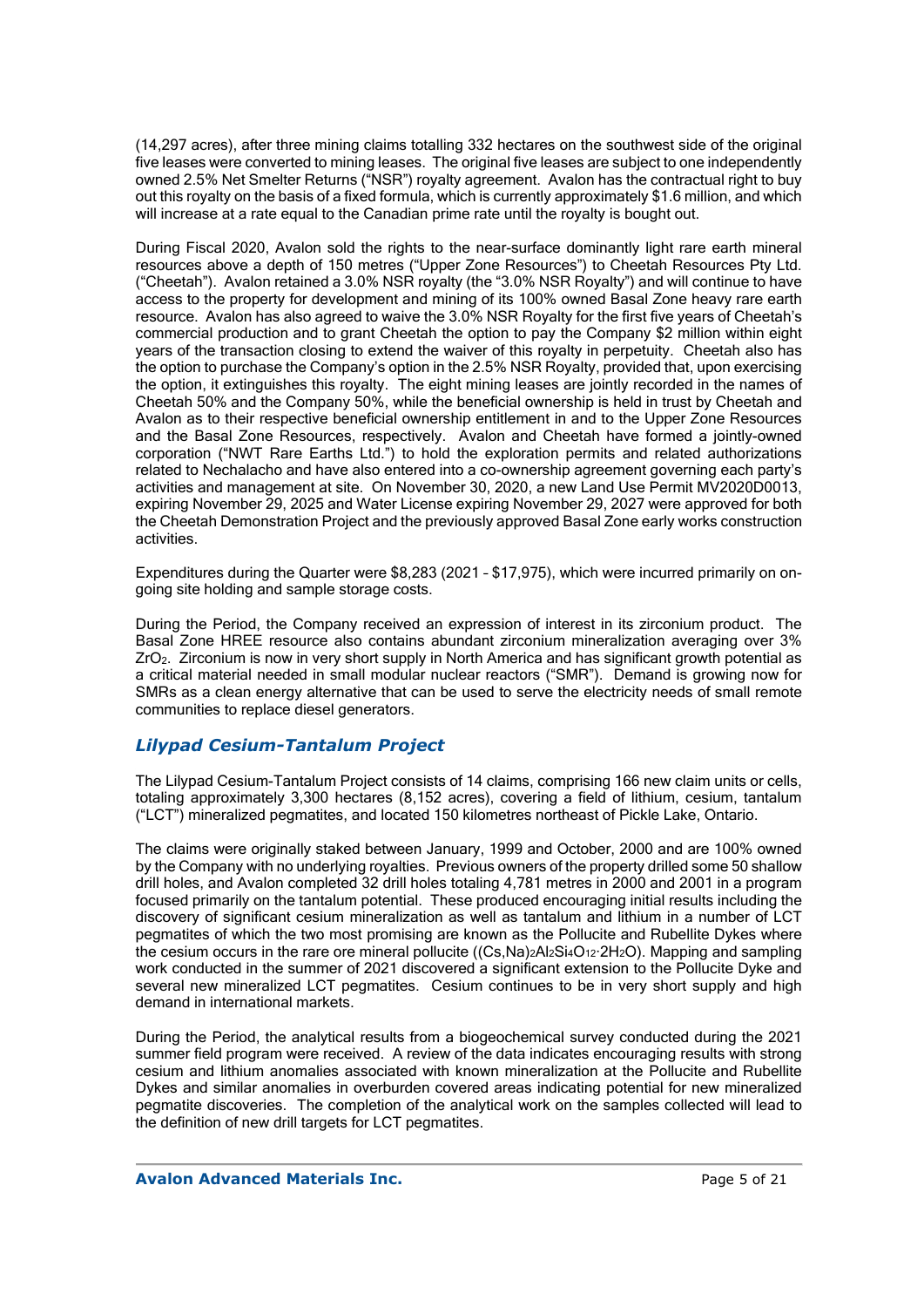A follow-up drilling program is tentatively planned in 2022, to test some of the new targets and do additional drilling on the Pollucite Dyke. Preliminary environmental studies were also initiated. Future development of the project would be positively impacted by new infrastructure development, including road access, to the Ring of Fire mineral projects located further to the north.

The project is located in the traditional territory of the Eabametoong First Nation ("EFN"), approximately 25 km west of the community of Fort Hope. The Company has been in communication with EFN community leadership who are supportive of the Project. Some community members from local First Nations assisted with camp construction, line-cutting and geochemical work in the 2021 mapping and sampling program. During the Quarter, former EFN Chief Harvey Yesno joined the Avalon Board of Directors and will be an invaluable resource for the ongoing development of Avalon's relationship with the EFN as well as with other Indigenous communities in northwestern Ontario.

The Company incurred \$18,526 (2021 - \$17,107) in expenditures during the Quarter on the Lilypad Cesium-Tantalum Project, which were mainly spent on biogeochemical analyses on spruce twig samples collected during the 2021 summer work program.

## *East Kemptville Tin-Indium Project*

The 100% owned East Kemptville Tin-Indium Project is located 55 km northeast of Yarmouth, Nova Scotia, Canada. The property consists of an exploration licence covering 1,165 hectares (2,880 acres). East Kemptville was an operating tin mine from 1985-1992 and was North America's only large primary tin producer, before closing prematurely in 1992 due to a collapse in tin prices. Increasing global demand for tin and tightening supplies has resulted in dramatically improved tin prices (now trading at all time highs of over US\$42,000/tonne), creating an opportunity for Avalon to re-activate the site initially by processing a large stockpile of low-grade tin mineralization using lowimpact sensor-based ore-sorting technology.

The Company completed a preliminary economic assessment during fiscal 2018 with a development model of utilizing the existing tailings management area ("TMA") and had been in negotiation with the surface rights owner to secure full tenure to the project site. Agreement in principle was reached in Fiscal 2019, however, the surface rights owner subsequently refused to sign the agreement and denied Avalon access to the site after putting a hold on any new work on all of its closed mine sites.

The Company did not incur any significant expenditures during the Quarter on the East Kemptville Tin-Indium Project. The Company continues to retain the mineral rights through its exploration licence, and management remains optimistic that the Company will eventually be able to secure access to the site again to resume its site re-activation plans. Discussions with Nova Scotia Ministry of Energy and Mines officials continued during the Quarter, who are very supportive of Avalon's redevelopment model involving extracting critical minerals from the historic mine wastes including lithium and indium as well as tin. Federal Government officials with Natural Resources Canada are also very supportive of the Company's model and have expressed interest in supporting more research work on efficient extraction processes that can be applied to recover all the critical minerals in the wastes there.

### *Other Projects*

### Clean Technology Business Opportunities

Avalon is also continuing to evaluate the opportunity to apply innovative new extraction technologies to recover rare earths and other critical minerals from historic mine wastes. There are many such sites in North America where the waste may contain critical minerals that had no value when the mine was in operation but do today.

Management sees enormous growth potential in this emerging sector and good opportunities for accessing capital from the many government programs oriented towards cleantech development and from the growing international Impact/ESG investment community. This is also consistent with the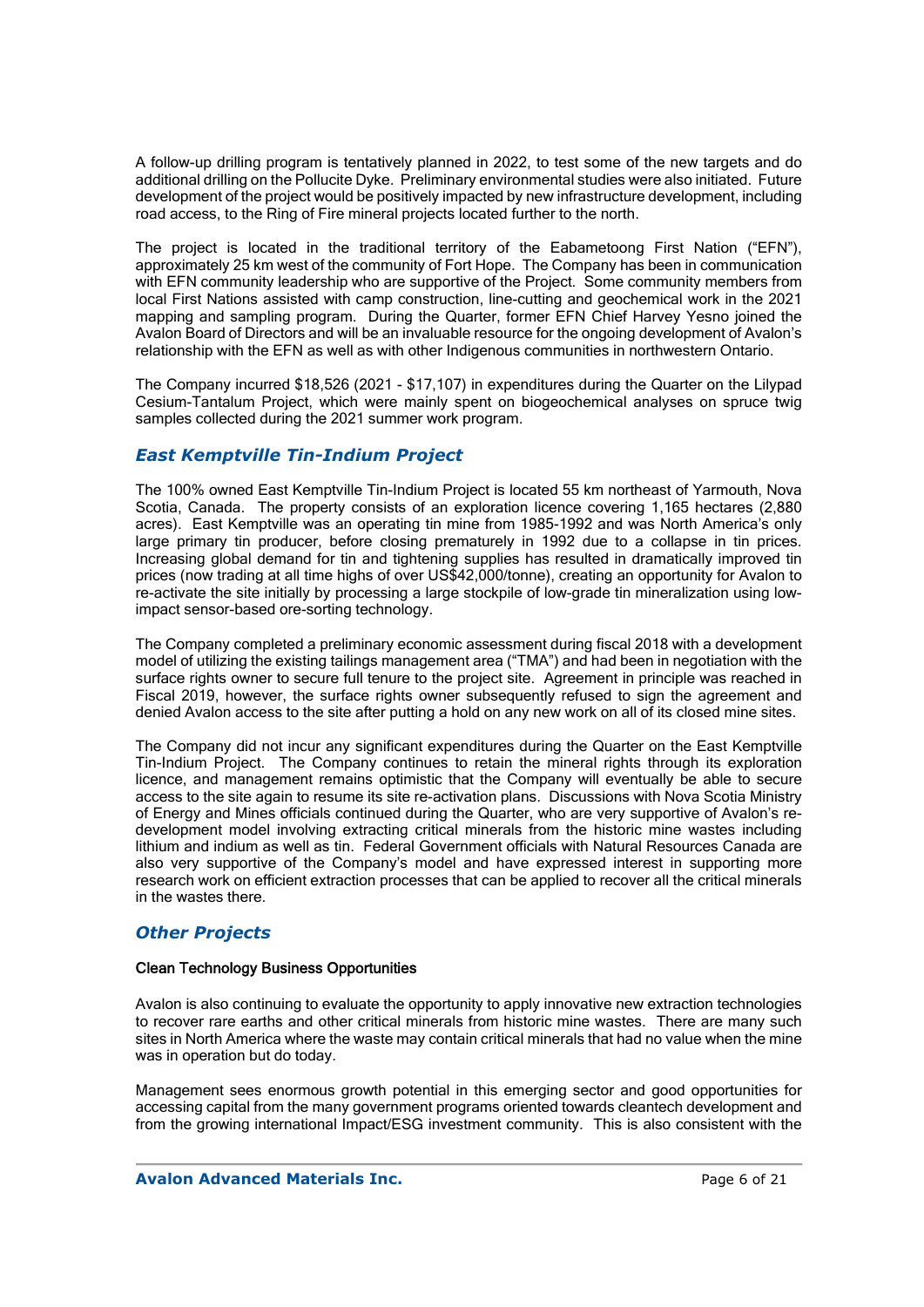increasing interest in establishing the "Circular Economy" through innovative recycling of waste materials.

Government is increasingly committed to supporting the establishment of new critical minerals supply chains in Canada. During the Quarter, the Government of Ontario announced its new Industrial Strategy to support establishing electric vehicle and battery manufacturing capacity and subsequent to the end of the Quarter, the Province announced its first-ever critical minerals strategy to support establishing these new supply chains in the Province. Avalon is continuing to support the efforts of policymakers to implement needed regulatory changes to recognize many critical minerals as a unique low risk sub-sector of the mineral industry. Central to this need is recognizing the importance of bulk sampling at the early stages of exploration to determine if the mineralization of economic interest can be efficiently processed to make a product that will be accepted in the market.

In February, 2021, the Company entered into a binding letter of intent (the "LOI") to purchase ownership of 2333382 Ontario Inc. ("2333382"), a private Ontario corporation which owns four industrial minerals properties and a demonstration-scale processing plant located at Matheson, Ontario. The asset owned by 2333382 of most interest to Avalon is an asset transfer agreement giving 2333382 the right to acquire full title to the mining leases of the former phosphate mine on the Cargill Carbonatite Complex near Kapuskasing, Ontario. This carbonatite complex hosts significant concentrations of a number of critical minerals including rare earths and scandium, contained both in the bedrock and in the mine tailings.

Work done by 2333382 has demonstrated that the estimated 12.5 million tonnes of tailings contain phosphate levels ranging from 15-20%  $P_2O_5$  and can be sold "as is" for use in various agricultural fertilizer products. Some sales of these phosphate-rich tailings have already generated revenues for 2333382 with considerable potential for growth as demand for phosphate mineral products is increasing. Analytical work done by 2333382 and Avalon on the tailings to date indicates the presence of significant concentrations of rare earths, scandium and zirconium, which preliminary testwork indicates will be recoverable through additional processing of the tailings. This provides significant potential for future revenue growth.

The total purchase price to be paid by the Company will be \$16 million, payable in a combination of cash and common shares of Avalon over a period of two years assuming the Cargill site title is secured. The initial payment of \$200,000 in cash and the issuance of 1,000,000 common shares were made in February, 2021. The agreement called for the balance of the purchase price to be made in four instalments over two years (assuming the Letter of Credit ("LoC") needed to secure title to the Cargill Mining Leases is successfully secured).

As of the date of this MDA the required LoC had not yet been secured and the Company has delayed all further interim purchase payments until 2333382 has secured the LoC and completed the asset transfer with the current owner of the mining leases. The Company has put on hold any further work on the Project until the asset transfer issue is resolved and a final agreement with 2333382 is reached.

### Warren Township Anorthosite Project

Avalon has been considering reactivating its wholly-owned Warren Township Anorthosite Project in view of growing demand for the calcium feldspar product, which is being driven by innovation in glass technology and space exploration technology. The property is covered by a lease of 688 hectares (1,699 acres) that includes an aggregate permit over the historical quarry site. The high-quality calcium feldspar product is used in the manufacture of reinforcing glass fibre and other industrial products, such as mineral fillers. The market has continued to grow with new emerging cleantech applications, such as composites for wind turbine blades. There has also been demand for small quantities of the crushed anorthosite rock for use as a "lunar simulant" due to its mineralogical similarity with dust on the surface of the moon.

No significant expenditures were incurred on the property during the Quarter.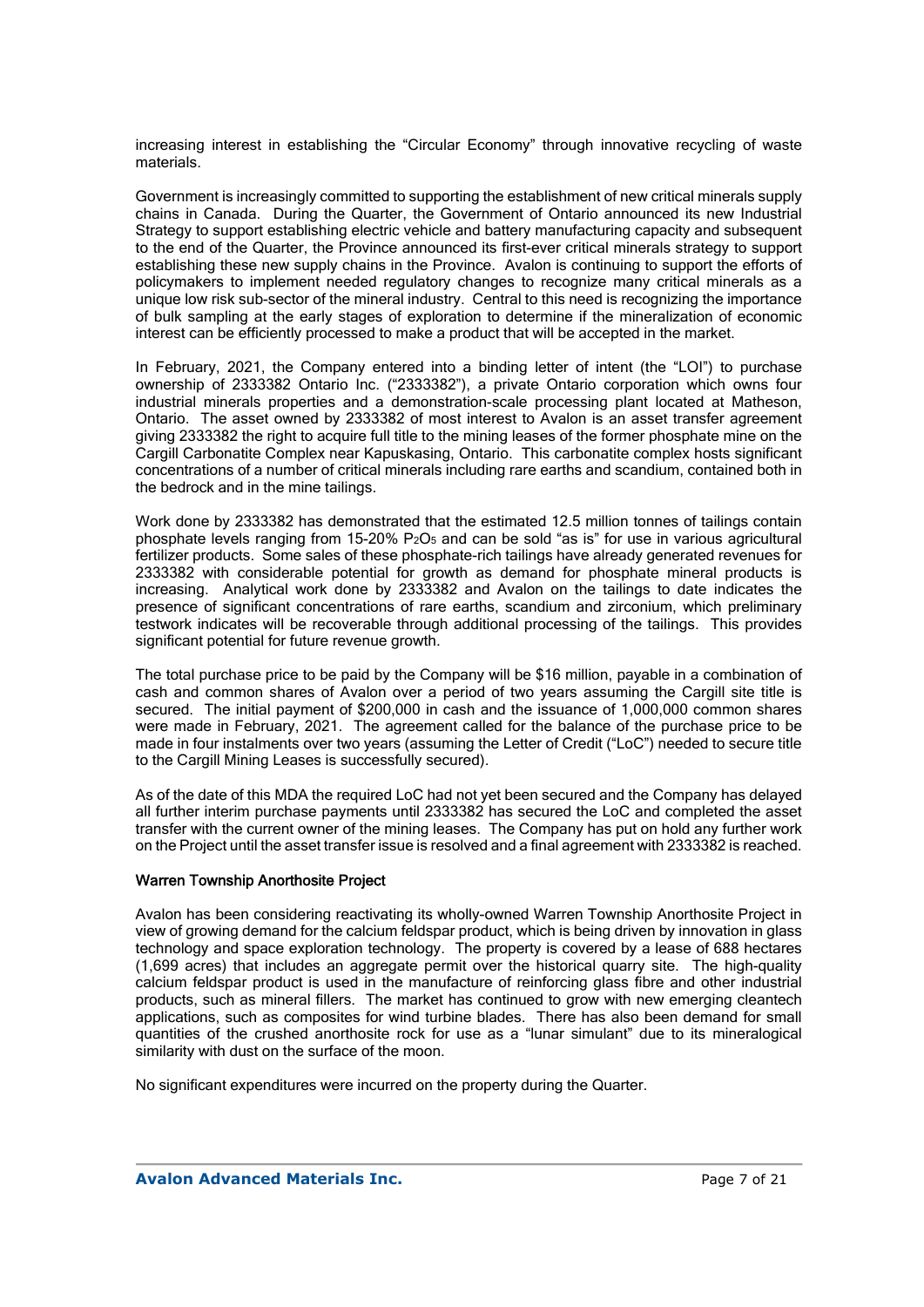# **Corporate Social Responsibility**

In November 2021, the Company released its 2021 Sustainability Report, which can be downloaded at: https://www.avalonadvancedmaterials.com. In February, 2020 the Company announced receiving its Environmental, Social and Corporate Governance ("ESG") Risk Rating following an independent audit of the Company's business practices and policies performed by Sustainalytics, a Morningstar company. Avalon received an ESG Risk Rating of 28.9 in its industry, Diversified Metals, and ranked among the top 5% of 150 industry companies analyzed globally. The benefits of obtaining an ESG Risk Rating include the ability to provide better access to ESG investment capital, and the ability to gain commercial benefit from the rating externally with creditors, suppliers and other stakeholders.

Avalon's annual Sustainability Reports are prepared in accordance with the Global Reporting Initiative's Global Reporting Standards. They incorporate a self-assessment of Fiscal year performance and also sets targets for the next fiscal year against the applicable and updated Mining Association of Canada "Toward Sustainable Mining" indicators. Avalon has also initiated reporting against the applicable material UN Sustainable Development Goals. A review and update of the Sustainability Policy has been initiated to formally document the significant progress the Company had made in sustainability and to ensure its industry leadership is maintained.

A risk assessment was completed related to the COVID 19 pandemic and detailed office re-opening procedures were developed and training completed for all employees. Most employees are still working from home and only occasionally visiting the office. No COVID 19 related illnesses have been reported and plans to re-open the office have been initiated.

Avalon is committed to working closely with its Indigenous partners to create lasting economic and social benefits in the communities.

Avalon's leadership in applying the principles of sustainability in all of the Company's work are also benefitting the mineral exploration industry generally. Avalon is supporting the PDAC, the Ontario Mining Association and the Mining Association of Canada in their efforts to educate regulators and policymakers regarding the need to update regulations in order to encourage more and sustainable development of critical minerals resources in Canada that are vital for establishing the new clean economy in Canada and to ensure access to land for exploration purposes.

The Company's main focus is on materials that enable clean technology, including electric vehicles, power storage, solar and wind power. In order to do this sustainably, Avalon designs its operations to minimize environmental impacts and greenhouse gas emissions, while planning for rehabilitation and productive use of the land post closure. The Company also now incorporates a stageddevelopment approach to its cleantech materials projects, which involves starting production at a modest scale, to minimize project footprint and potential risks to environment, while also reducing investment risk and creating opportunities for its Indigenous business partners. Further, Avalon is a leader in promoting the Circular Economy by looking at closed mine sites as opportunities to remediate long term environmental liabilities through economic extraction of valuable minerals from waste materials using new technologies.

In response to the increasing concern expressed by regulators, insurers, investors, customers and other communities of interest, and building on its historic success in reducing greenhouse gas emissions, Avalon has continued to evaluate the potential to become carbon neutral by 2050. In conjunction with climate change risk assessment, Avalon is investigating a range of opportunities and potential barriers to cost effectively achieving this, and is optimistic that a serious and realistic commitment to achieving this goal can be made. A University of Toronto Capstone Master's study to assess this potential at Separation Rapids successfully identified an economic path forward to achieve this goal at the mine and concentrator site, and will initiate studies for the refinery once more detail is available. Avalon believes this will give the project a competitive advantage in the ongoing efforts to obtain ESG investors and government research funding. It should also aid in getting government permits, anticipated to take less than a year.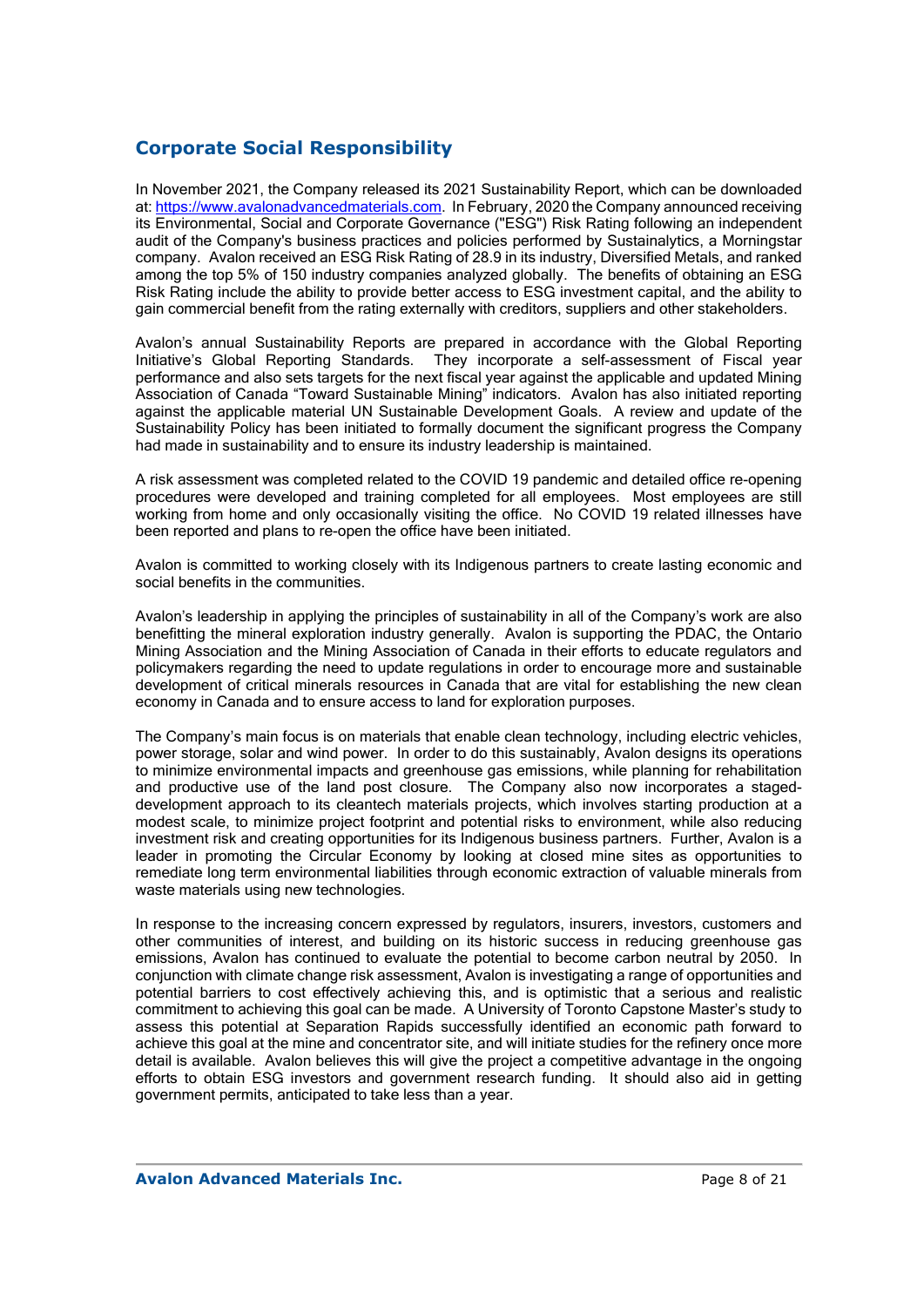Being a recognized sustainability leader reduces costs and facilitates good relationships with Indigenous communities, which can help reduce risk of experiencing lengthy delays in receiving operating permits and approvals. This also helps facilitate the acquisition of our social license to operate. Avalon believes that responsible users of our cleantech materials will require increasingly sustainable sources for their materials which we believe will provide Avalon with a competitive advantage in securing market access for its products.

## **Administration and Other**

Interest income for the Quarter totalled \$1,237 compared to \$1,325 in the same quarter in Fiscal 2021.

No management fees were earned in the Quarter (2021 - \$1,006) related to the management of Cheetah's work programs at Nechalacho, which had substantially wound up towards the end of Fiscal 2021.

Corporate and Administrative expenses totalled \$410,453 during the Quarter, a 13% decrease from the amount incurred during the comparative quarter in Fiscal 2021 (2021 - \$471,132). The main areas of decreased expenses for the Quarter were expenses on salaries and benefits, corporate filing and legal fees, and marketing, sales and government relations expenses, which were partly offset by an increase in public and investor relations expenses.

Salaries and benefits decreased by \$54,903 (21%) to \$205,948 during the Quarter compared to \$260,851 for the same quarter in Fiscal 2021. This decrease is primarily related to lower staffing levels.

Corporate filing and legal fees decreased by \$43,501 (44%) to \$55,488 during the Quarter compared to the same quarter in Fiscal 2021. Higher corporate filing and legal fees were incurred in Fiscal 2021 relating to the Company's share capital amendment, which was completed on March 15, 2021.

Expenses on marketing, sales and government relations decreased by \$18,810 (92%) to \$1,670 during the Quarter compared to the same quarter in Fiscal 2021 primarily due to marketing, sales and government relations activities are now being conducted inhouse.

Expenses on public and investor relations increased by \$52,668 (226%) to \$75,963 compared to the same quarter in Fiscal 2021. The increase is primarily related to the Company's increased activities on the Innovation News Network website with the publication of several information pieces on lithium, rare earths and the Company's interest in extracting value from historic mine wastes. https://www.innovationnewsnetwork.com/innovation-is-key-to-maintain-rare-earth-supply-chains/17428/. Other IR activities during the Quarter were limited to a few investor meetings, emails, phone calls and one group presentation.

Depreciation expense was \$23,900 during the Quarter compared to \$26,371 for the same quarter in Fiscal 2021. Depreciation expense is primarily related to the Company's leased office premise, and was offset by amounts recognized under Federal rent subsidy programs of \$33,448 in the Quarter (2021 - \$32,496).

Share based compensation increased to \$141,750 for the Quarter compared to \$30,759 for the same quarter in Fiscal 2021. This increase is primarily related to the increases in the number of options and the estimated fair value of the options earned, and the fair value of Restricted Share Units earned and recognized during the Quarter. The Company's Deferred Share Unit ("DSU") Plan and Restricted Share Unit ("RSU") Plan were approved by the shareholders in February 2021.

At each reporting period date, the fair values of the Company's outstanding derivative liabilities (which included the warrants with exercise prices that are subject to adjustment from time to time in the event of certain common share rights offerings) were re-measured using the Black-Scholes pricing model, which resulted in a loss of \$9,200 for the Quarter and a gain of \$66,570 for the Six Month Period, respectively, compared to a loss of \$2,146,464 and a loss of \$2,339,521 in the comparable quarter and six month period in Fiscal 2021, respectively. The changes in the estimated value of these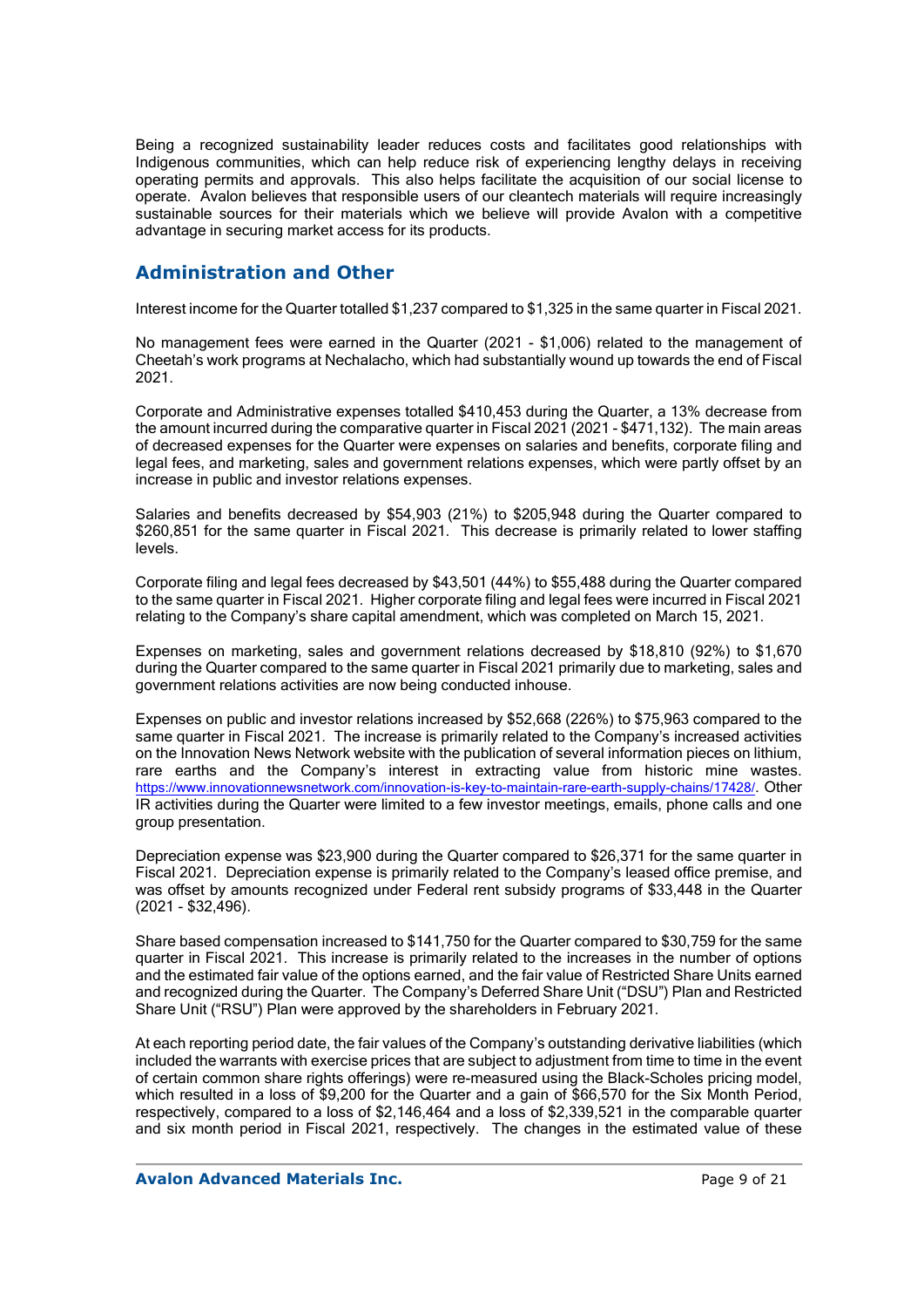warrants are mainly caused by the fluctuation in the trading price of the Company's common shares between the beginning and end of the reporting periods.

The Company recognized an expense of \$1,274,563 during the quarter ended February 28, 2021 relating to the issuance of the convertible note payable issued in January 2021 (the "Note"), which consisted of the excess of the estimated fair values of the Note and the warrants (\$4,156,997) over the net cash proceeds of \$2,882,434. This amount had been included in the increase in fair values of convertible note payable and derivative liabilities in the Statement of Comprehensive Loss.

Interest income for the Six Month Period totalled \$2,302 compared to \$2,341 in the same period in Fiscal 2021.

No management fees were earned in the Six Month Period (2021 - \$3,076) as the management of Cheetah's work programs at Nechalacho had substantially wound up towards the end of the Fiscal 2021.

For the Six Month Period, corporate and administrative expenses totalled \$971,766 compared to \$985,143 for the same period in Fiscal 2021. The main areas of decreased expenses for the Six Month Period were corporate filing and legal fees, and marketing, sales and government relations expenses and audit fees, which were mostly offset by an increase in public and investor relations expenses.

Corporate filing and legal fees decreased by \$76,171 (43%) to \$101,361 during the Six Month Period compared to the same Period in Fiscal 2021. Higher corporate filing and legal fees were incurred in Fiscal 2021 relating to the Company's share capital amendment and the Company's DSU and RSU Plans.

Consistent with the Quarter and for similar reasons, expenses on marketing, sales and government relations decreased by \$33,668 (68%) to \$16,204 during the Six Month Period compared to the same Period in Fiscal 2021

Salaries and benefits for the Six Month Period decreased by \$10,106 to \$519,113, compared to the same period in Fiscal 2021.

Expenses on public and investor relations increased by \$116,366 (156%) during the Six Month Period to \$191,094 compared to the same period in Fiscal 2021. The increase is primarily related to the increased amount of work provided by the Company's investor relations consultants and the increase in TV and internet base advertising campaigns.

Share based compensation increased to \$289,005 from \$56,003 during the Six Month Period compared to the same period in Fiscal 2021. This increase is primarily related to the increase in the number of options and the estimated fair value of the options earned, and the fair value of RSUs earned and recognized during the Six Month Period compared to the same period in Fiscal 2021.

## **Summary of Quarterly Results**

The following selected financial data is derived from the unaudited condensed consolidated interim financial statements and financial information of the Company.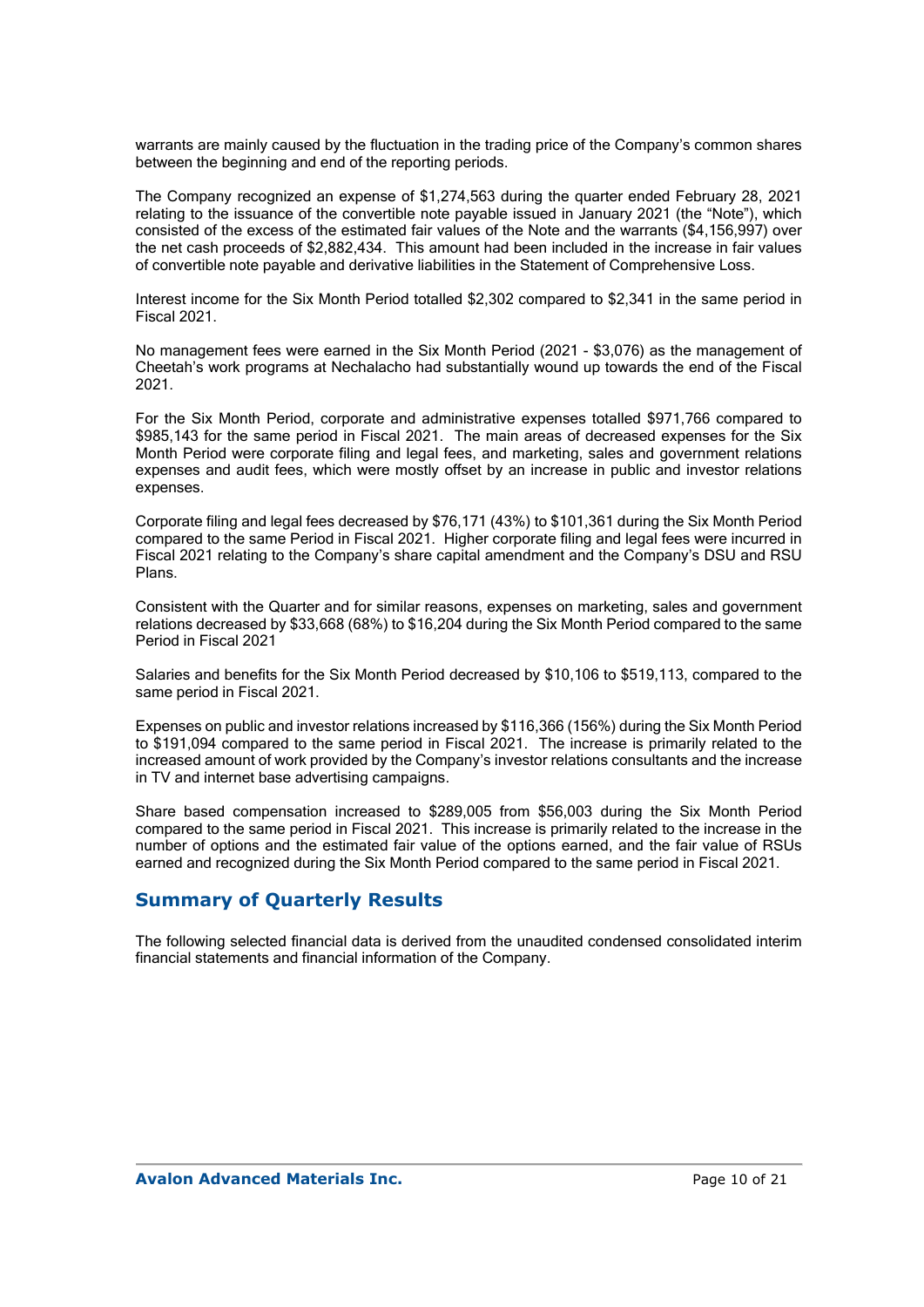| <b>Fiscal Year</b>                   | 2022           |                |         | 2021                            | 2020        |                |             |            |
|--------------------------------------|----------------|----------------|---------|---------------------------------|-------------|----------------|-------------|------------|
| <b>For the Quarters Ended</b>        | <b>Feb. 28</b> | <b>Nov. 30</b> | Aug. 31 | <b>Feb. 28</b><br><b>May 31</b> |             | <b>Nov. 30</b> | Aug. 31     | May 31     |
|                                      |                |                |         |                                 |             |                |             |            |
| Revenue                              | .237           | .065           | 1.966   | 3.866                           | 2.331       | 3.086          | 4.813       | 8,280      |
| Net Income (Loss)                    | (567, 035)     | (680, 387)     | 407,783 | 540,924                         | (3,945,714) | (758,116)      | (5,913,590) | (578, 071) |
| Income (Loss), per<br>share, basic   | (0.001)        | (0.002)        | 0.001   | 0.002                           | (0.011)     | (0.002)        | (0.017)     | (0.002)    |
| Income (Loss), per<br>share, diluted | (0.001)        | (0.002)        | 0.001   | (0.001)                         | (0.011)     | (0.002)        | (0.017)     | (0.002)    |

The fluctuation in quarterly net loss is primarily due to share-based compensation expenses recognized as stock options, DSUs and RSUs granted to directors, officers, employees and consultants of the Company are earned, the gain on sale of property, plant and equipment, the impairment losses recognized on resource properties, changes in the fair value of derivative liabilities, and expensed financing transaction costs. The costs of resource properties are written down at the time the properties are abandoned or considered to be impaired in value.

# **Liquidity and Capital Resources**

In management's view, given the nature of the Company's operations, which consists mainly of the exploration and development of mineral properties, the most relevant financial information relates primarily to current liquidity, solvency, and planned project expenditures. The Company's financial success will be dependent on the economic viability of its resource projects and the extent to which it can develop its mineral resources. Such development may take several years to complete and the amount of resulting income, if any, is difficult to determine until firm offtake commitments have been secured. The sales value of any mineralization discovered by the Company is largely dependent on factors beyond the Company's control, including the negotiated value of the critical minerals products to be produced.

The Company manages its capital structure and makes adjustments to it based on the funds available to the Company in light of changes in general economic conditions, the Company's short term working capital requirements, and its planned exploration and development program expenditure requirements.

As the Company is in the development stage, its principal source of capital is from the issuance of equity securities. In order to achieve its objectives, the Company expects to spend its existing working capital and raise additional funds as required.

The outbreak of the novel strain of coronavirus, specifically identified as "COVID-19", has resulted in governments worldwide enacting emergency measures to combat the spread of the virus. These measures, which include the implementation of travel bans, self-imposed quarantine periods and social distancing, have caused material disruption to businesses globally resulting in an economic slowdown. Global equity markets have experienced significant volatility. Governments and central banks have reacted with significant monetary and fiscal interventions designed to stabilize economic conditions. However, governments are now promoting the development of critical minerals supply chains in Canada and offering financial support to companies like Avalon with significant critical minerals resources, especially lithium battery materials and rare earths. The Company has implemented measures to reduce costs and preserve working capital during this period of reduced business activity. While the Company has closed its office temporarily due to the COVID-19 pandemic, staff continue to work from home. Work programs, such as sample collection and metallurgical testwork have continued and with lockdown measures starting to be lifted, field programs can now be initiated.

On January 29, 2021, the Company issued a convertible note payable in the amount of \$3,000,000 to an entity managed by the Lind Partners ("Lind") (the "Note"). The Note has a term of two years with a maturity date of January 29, 2023 and accrued an interest amount of \$600,000 on the date of issuance, resulting in the Note to bear a face value of \$3,600,000 at issuance. Lind is entitled to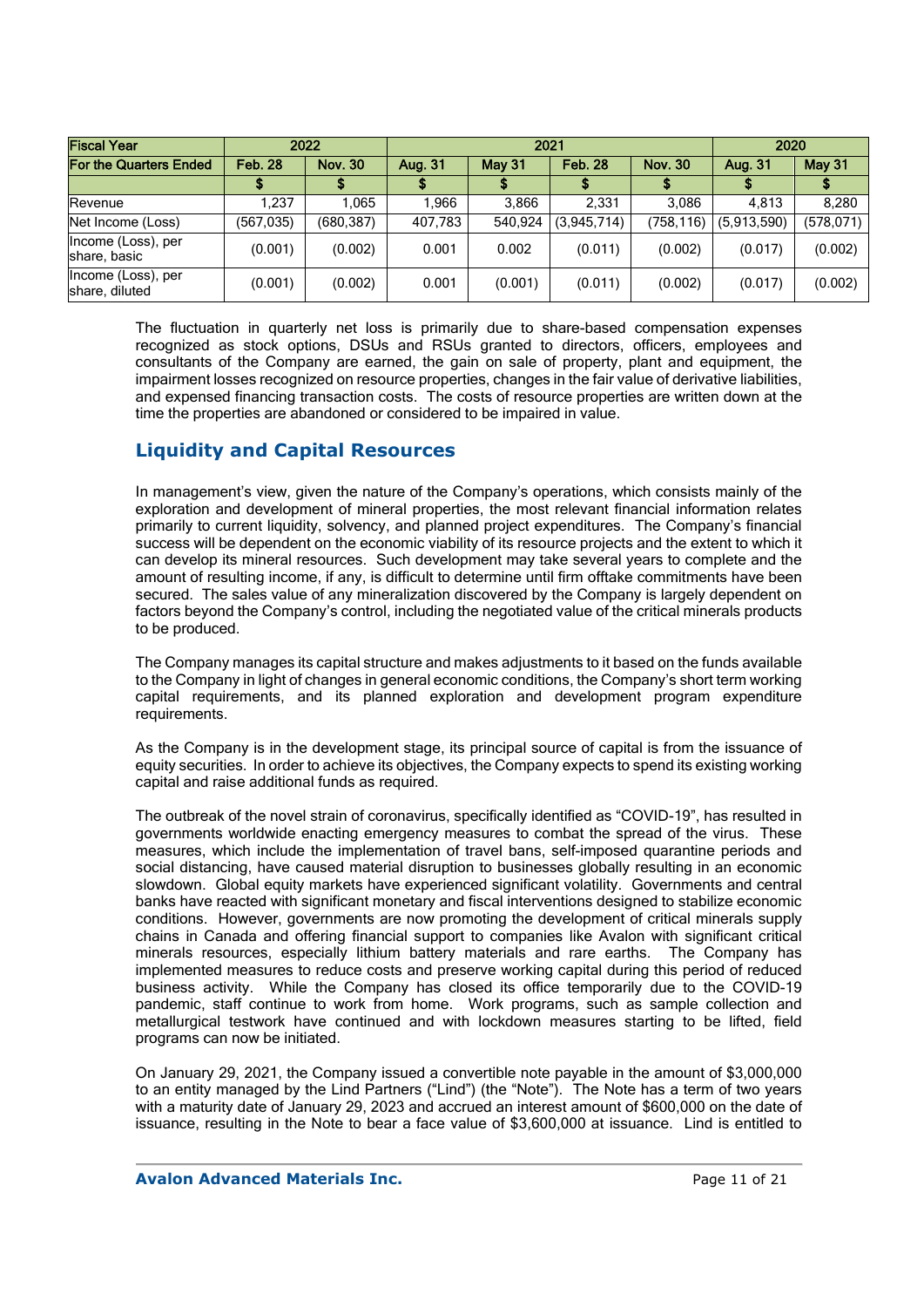convert any outstanding amount of the face value of the Note into common shares commencing on May 30, 2021 at a conversion price equal to 85% of the five day trailing value weighted average price ("VWAP") of the common shares prior to the date of conversion. The Company has the right to repurchase the Note at the outstanding face value at any time, subject to the holder's option to convert up to one third of the original value into common shares prior to the Company's repurchase. The balance on the note at February 28, 2022 was \$1,830,000.

The number of common shares to be issued would be 18,391,959 if the entire Note had been converted into common shares based on the five day trailing VWAP of the Company's common shares on the TSX of \$0.1171 on February 28, 2022.

As at February 28, 2022, the Company has current assets of \$2,314,151 and current liabilities of \$2,794,033. The Company's working capital deficit as at February 28, 2022 was \$479,882 (August 31, 2021 - \$1,676,269 surplus).

During the Quarter, the Company completed a non-brokered private placement consisting of 9,099,994 flow-through units at a price of \$0.12 per unit and 2,920,000 non-flow-through units at a price of \$0.10 per unit for gross proceeds of \$1,383,999 (the "Private Placement").

Each flow-through unit was comprised of one flow-through common share and one half of one common share purchase warrant, with each whole warrant entitling the holder to acquire one common share of the Company at a price of \$0.18 for a period of 24 months until December 21, 2023. Each non-flow-through unit was comprised of one common share and one half of one common share purchase warrant, with each whole warrant entitling the holder to acquire one common share of the Company at a price of \$0.15 for a period of 24 months until December 21, 2023.

In conjunction with this private placement, the Company paid finder's fees of \$90,580 and issued 788,900 non-transferrable finder's warrants, with each finder's warrant being exercisable to acquire one common share of the Company at a price of \$0.18 for a period of 24 months until December 21, 2023.

The Company's monthly operating expenditures, excluding expenditures on resource property work programs, average \$220,000 during periods of moderate project activity. The Company's contemplated resource property expenditures for Fiscal 2022, assuming the requisite financing is in place, are budgeted at approximately \$6,500,000 (excluding capitalized salaries and benefits), of which approximately \$276,000 has been incurred to February 28, 2022.

The Company will need to raise additional capital to fund significant new work programs on the Separation Rapids Lithium and Lilypad Cesium-Tantalum Projects. Initiatives to raise additional capital are ongoing and include flow-through equity financing for planned exploration work programs. There continues to be increasing investor interest in critical minerals for clean technology creating many new opportunities to access capital including from the growing ESG investment community. Having the new ESG risk rating will improve access to ESG oriented risk capital including Green Bonds. Discussions with potential joint venture partners to provide project financing are also ongoing and the Company is continuing to prioritize financing opportunities that will minimize the potential for excessive shareholder dilution. The Company's expenditures on discretionary exploration and development activities have some scope for flexibility in terms of amount and timing, which can be adjusted accordingly.

The Company does not have any externally imposed capital requirements other than those certain Default Events contained in the note payable terms. The Company continues to work on attracting more substantial project financing through the participation of one or more strategic partners, a long term construction debt financing facility, and/or through the equity markets. If the Company is not able to secure financing on satisfactory terms, expenditures on the development of its projects will need to be delayed.

All of the Company's resource properties are owned, leased or licenced with minimal holding costs. The most significant holding costs being annual lease rental fees on Nechalacho of \$24,841 (which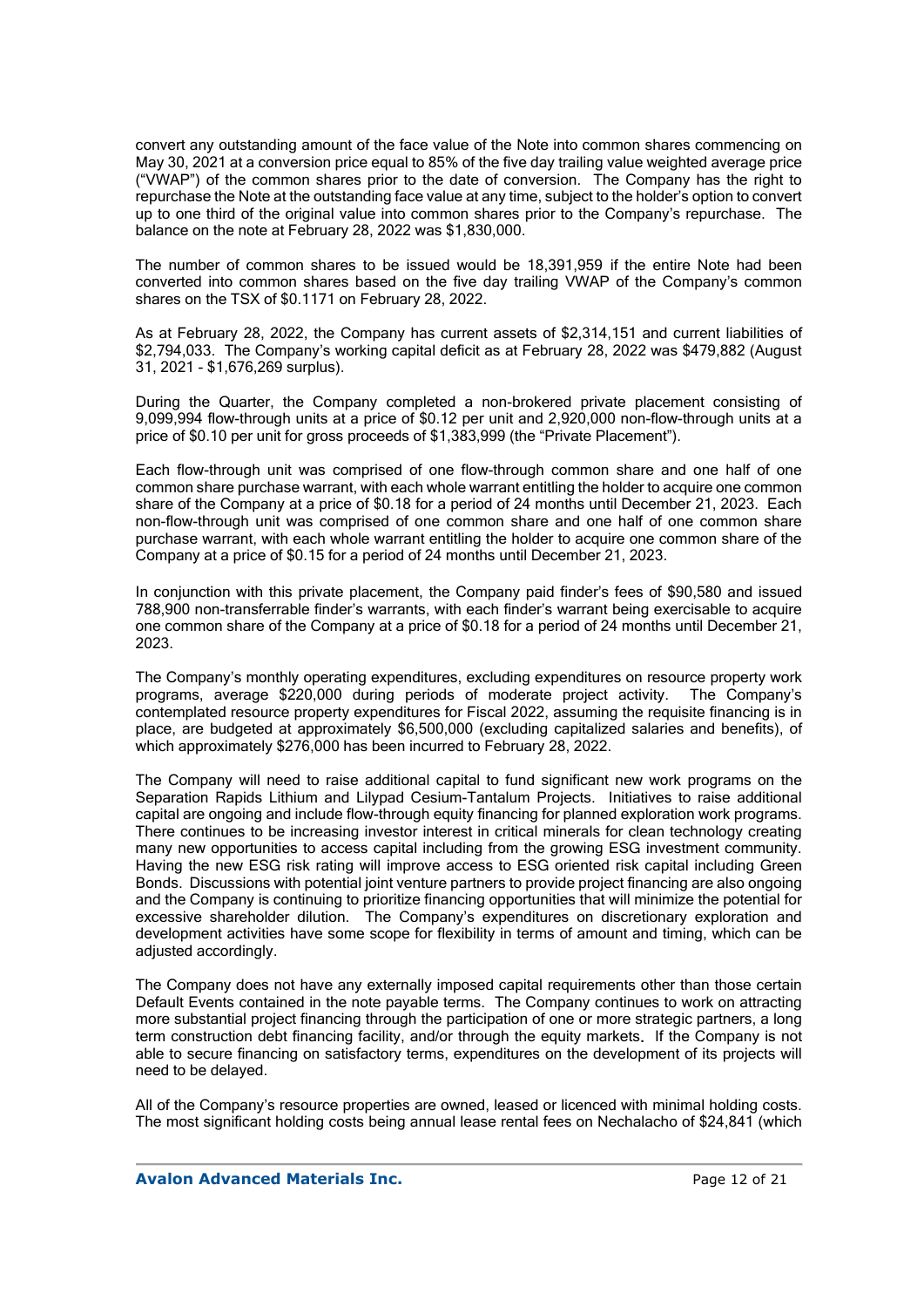will now be shared 50/50 with Cheetah) and the annual expenditures related to the mining leases at Separation Rapids and Warren Township totalling \$3,327. As at February 28, 2022, the Company is required to incur additional Canadian exploration expenses ("CEE") of \$1,051,954 by December 31, 2022. The Company also has additional payment requirements pursuant to the 2333382 LOI as outlined earlier under "Other Projects".

A joint venture with an industry partner or end-user may represent an attractive alternative for financing the further stages in the development of any of the Company's projects once the capital requirements become relatively large.

The Company has a lease for its premises. As at the date of this MDA, the minimum lease commitments under this lease are as follows:

| Fiscal year ended August 31. | 2022 | 74.754  |
|------------------------------|------|---------|
|                              | 2023 | 229.181 |
|                              | 2024 | 233.563 |
|                              | 2025 | 63.280  |

## **Off Balance Sheet Arrangements**

As at February 28, 2022, the Company had no material off balance sheet arrangements such as guaranteed contracts, contingent interests in assets transferred to an entity, derivative instrument obligations or any instruments that could trigger financing, market or credit risk to the Company.

## **Transactions with Related Parties**

Balances and transactions between the Company and its subsidiaries have been eliminated on consolidation and are not disclosed here. Details of the transactions between the Company and other related parties are disclosed below:

a) Trading transactions

There have been no material trading transactions with related parties during each of the six months ended February 28, 2022 and 2021, other than the participation by certain related parties in the December 2021 private placement, whereby Donald Bubar, President and CEO, and Mr. Alan Ferry, Chair of the Board of Directors subscribed for 250,000 and 300,000 flow-through units at \$0.12 per unit, respectively.

b) Compensation of key management personnel

The remuneration of directors and other key members of the Company's senior management team during each of the three and six months ended February 28, 2022 and 2021 are as follows:

|                                                                                            | <b>Three Months Ended</b> |                    |                      |                   | <b>Six Months Ended</b> |                    |                      |                   |
|--------------------------------------------------------------------------------------------|---------------------------|--------------------|----------------------|-------------------|-------------------------|--------------------|----------------------|-------------------|
|                                                                                            | February 28,<br>2022      |                    | February 28.<br>2021 |                   | February 28,<br>2022    |                    | February 28,<br>2021 |                   |
| Salaries, benefits and directors'<br>fees $(1)$<br>Share based compensation <sup>(2)</sup> | \$                        | 230,768<br>123,139 |                      | 270.857<br>17.610 |                         | 538.644<br>239.825 |                      | 579,319<br>34,217 |
|                                                                                            | \$                        | 353.907            |                      | 288.467           |                         | 778.469            |                      | 613.536           |

 $<sup>(1)</sup>$  Salaries and benefits of key management personnel capitalized to exploration and evaluation assets and</sup> PPE for the Quarter and for the Period totaled \$38,894 (2021 - \$15,492) and \$78,376 (2021 - \$36,891), respectively.

 $(2)$  Fair value of stock options, DSUs & RSUs earned and recognized as share based compensation during the respective reporting period.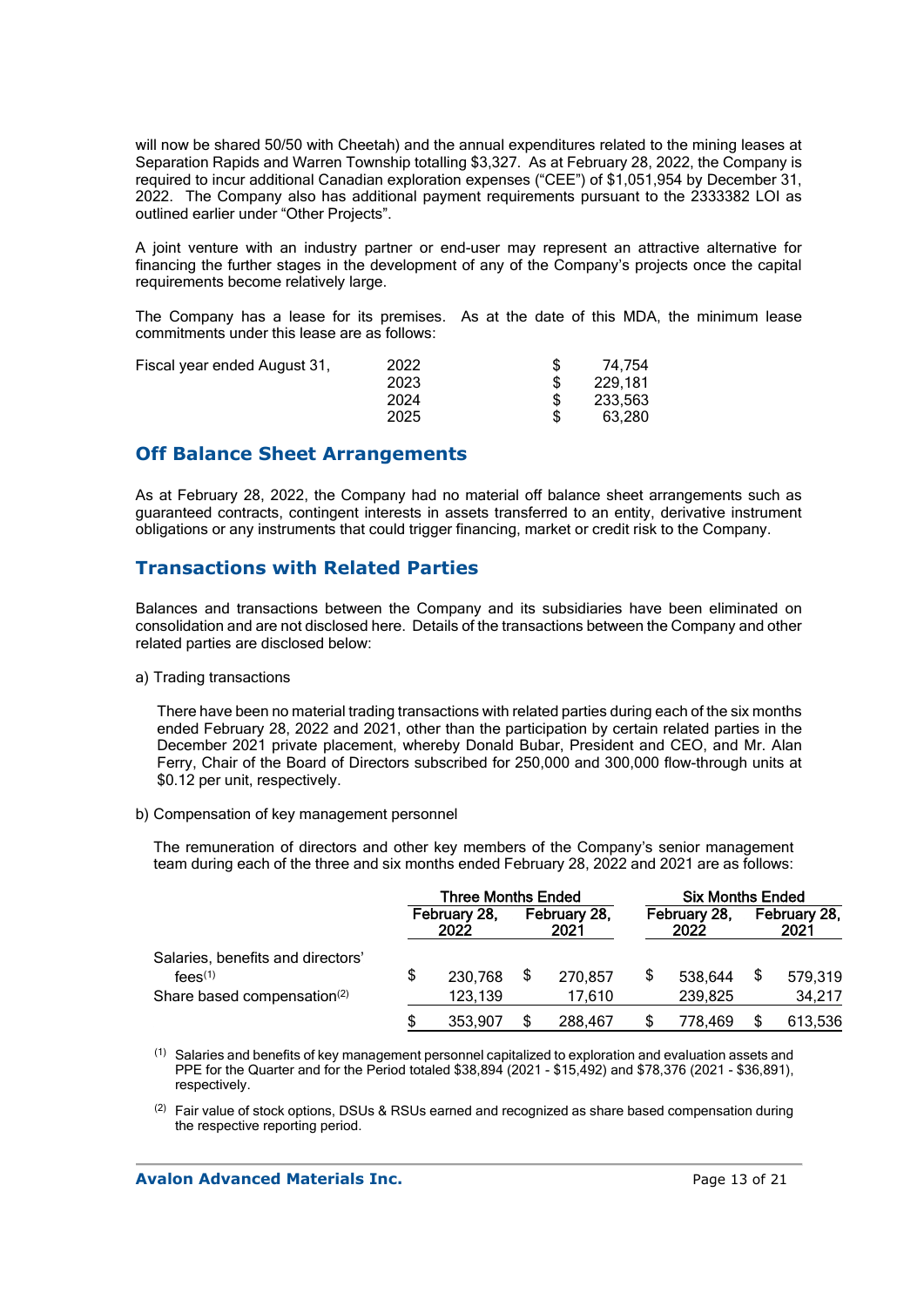# **Subsequent Events**

Subsequent to the quarter ended February 28, 2022, the Company:

- a) issued 5,344,663 common shares pursuant to the conversion of \$580,000 convertible note payable;
- b) issued 118,750 common shares pursuant to the exercise of 118,750 stock options with a weighted average exercise price of \$0.08 per share; and
- c) had 6,900,000 warrants with a weighted average exercise price of \$0.23 per share expire

## **Financial Instruments**

The Company's financial instruments consist of cash and cash equivalents, receivables, accounts payable and accrued liabilities, convertible note payable and warrants with exercise prices that are subject to adjustment from time to time.

Management does not believe these financial instruments expose the Company to any significant interest, currency or credit risks arising from these financial instruments. The fair market values of cash and cash equivalents, receivables, accounts payable and accrued liabilities and convertible note payable approximate their carrying values.

Interest income from cash and cash equivalents are recorded in the statement of comprehensive loss.

## **Outstanding Share Data**

### *a) Common and Preferred Shares*

The Company is presently authorized to issue an unlimited number of common shares without par value. The Company is also authorized to issue up to 25,000,000 preferred shares without par value, of which 950 have been issued and none is outstanding as at February 28, 2022.

As at February 28, 2022, the Company had 389,669,001 common shares issued and outstanding. Subsequent to the end of the Quarter, and as described earlier under "Subsequent Events", a total of 5,463,413 shares were issued. As of the date of this MDA, the Company has 395,132,414 common shares outstanding

### *b) Options*

As at February 28, 2022, the Company had an aggregate of 16,871,250 incentive stock options outstanding with a weighted average exercise price of \$0.14 (of which 5,306,250 were vested and 11,565,000 were unvested). Subsequent to the end of the Quarter, 118,750 options were exercised (as described earlier under "Subsequent Events"). As at the date of this MDA, the Company has 16,752,500 incentive stock options with a weighted average exercise price of \$0.14 outstanding.

### *c) Deferred and Restricted Share Units*

As at February 28, 2022, and the date of this MDA, the Company has 475,000 fully vested DSUs and 1,325,000 unvested RSUs outstanding.

### *d) Warrants*

As at February 28, 2022 the Company has the following common share purchase warrants outstanding: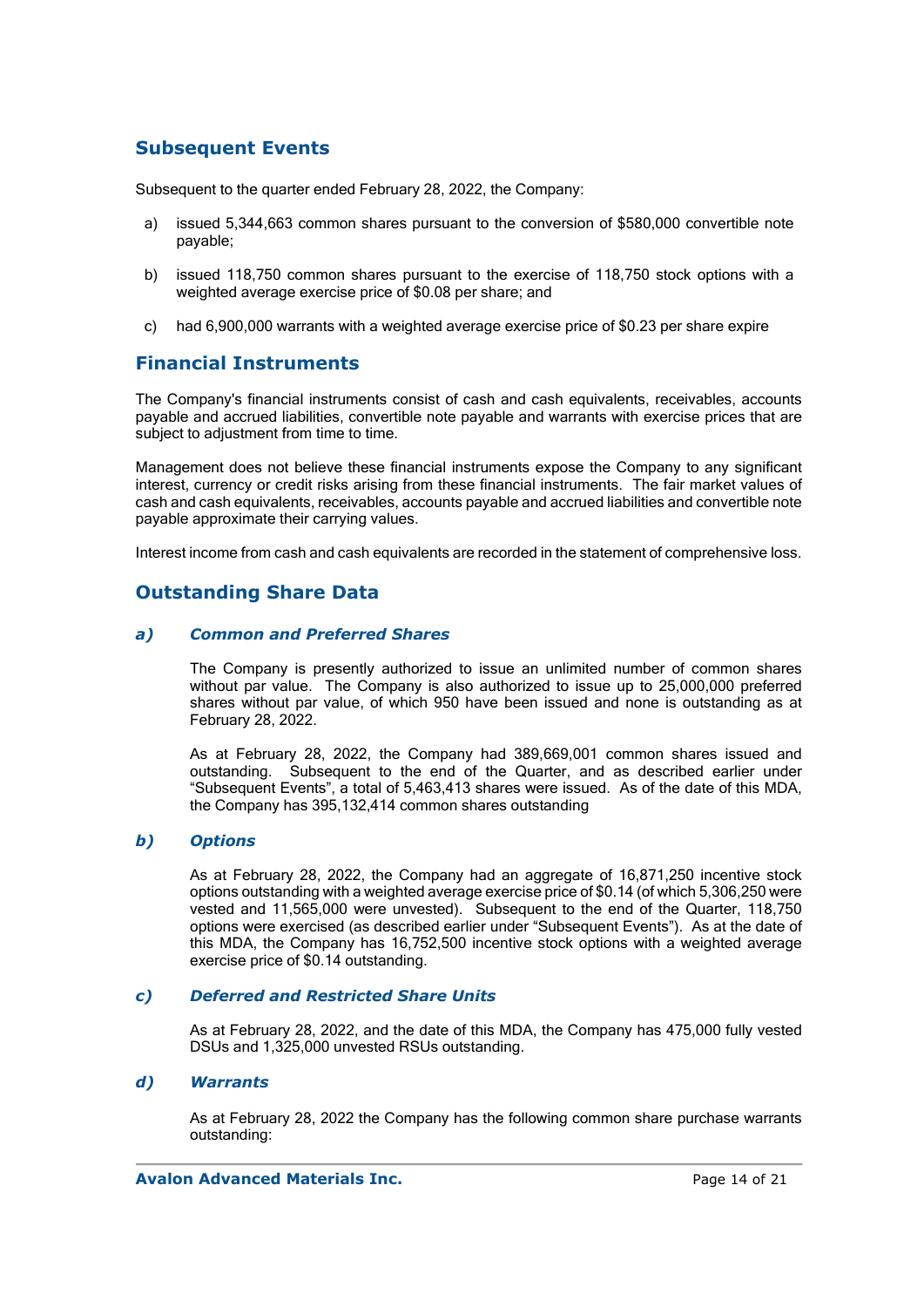- i. 1,900,000 warrants with an exercise price of \$0.12 per share and expiring on November 1, 2022, or if the closing price of the common shares on the TSX is \$0.16 or higher for a period of twenty consecutive trading days after November 1, 2018, the Company may, by notice to the holder reduce the expiry date of the warrants to not less than 30 days from the date of such notice;
- ii. 250,000 warrants with an exercise price of \$0.12 per share and expiring on November 23, 2022, or if the closing price of the common shares on the TSX is \$0.16 or higher for a period of twenty consecutive trading days after November 23, 2018, the Company may, by notice to the holder reduce the expiry date of the warrants to not less than 30 days from the date of such notice;
- iii. 6,900,000 A1 Warrants with an exercise price of \$0.23 per common share which are exercisable until March 10, 2022;
- iv. 3,000,000 warrants with an exercise price of \$0.12 per share and expiring on August 25, 2022.
- v. 6,250,000 B1 Warrants with an exercise price of \$0.15 per common share which are exercisable until January 15, 2023;
- vi. 1,875,000 C1 Warrants with an exercise price of \$0.125 per common share which are exercisable until June 29, 2023;
- vii. 9,800,000 warrants with an exercise price of \$0.18 per common share which are exercisable until January 29, 2025;
- viii. 4,550,000 warrants with an exercise price of \$0.18 per common share which are exercisable until December 21, 2023; and
- ix. 1,460,000 warrants with an exercise price of \$0.15 per common share which are exercisable until December 21, 2023.

The Company is also committed to issue 20,000 warrants to the NWTMN in two equal installments of 10,000 warrants upon the Nechalacho Project meeting certain milestones. These warrants will have a contractual term of five years and will have an exercise price based on the then current market price of the Company's common shares at the date of issue of the warrants.

Subsequent to the end of the Quarter, 6,900,000 A1 Warrants with an exercise price of \$0.23 per common share expired.

### *e) Brokers' Compensation Warrants*

As at February 28, 2022 the Company has the following compensation warrants outstanding:

- i. 150,000 warrants with an exercise price of \$0.20 per common share, which are exercisable until May 14, 2023; and
- ii. 788,900 warrants with an exercise price of \$0.18 per common share, which are exercisable until December 21, 2023.

### **Disclosure Controls and Procedures**

Disclosure controls and procedures are designed to provide reasonable assurance that material information is gathered and reported to senior management, including the Chief Executive Officer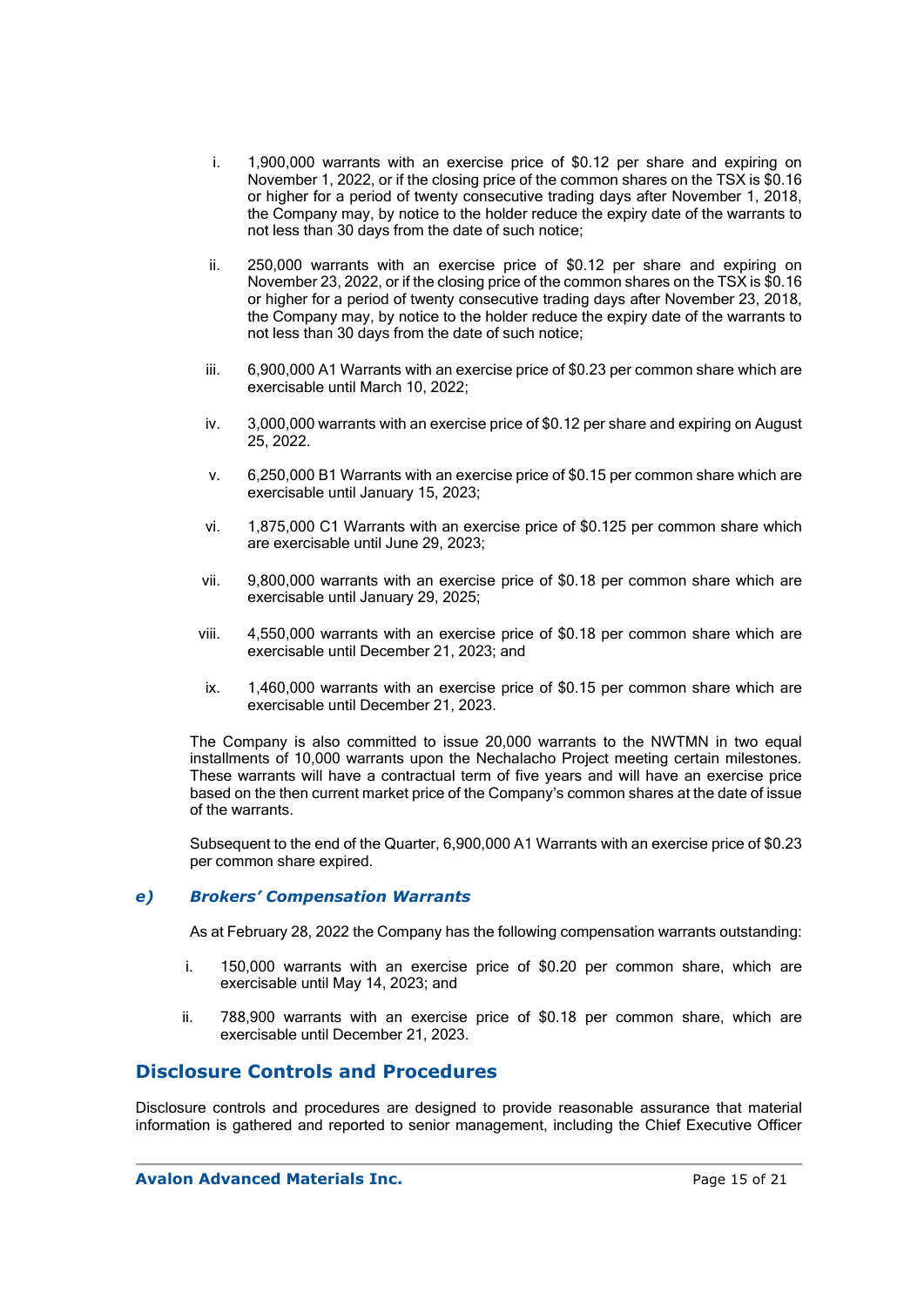("CEO") and Chief Financial Officer ("CFO"), as appropriate, to permit timely decisions regarding public disclosure.

Management, including the CEO and CFO, has designed or caused to be designed under their supervision, disclosure controls to provide reasonable assurance that the information required to be disclosed in annual filings, interim filings, or other reports filed or submitted under Canadian securities legislation is recorded, processed, summarized and reported within the time period specified in those rules.

### **Internal Control over Financial Reporting**

The CEO and CFO are also responsible for the design of the Company's internal controls over financial reporting ("ICFR") to provide reasonable assurance regarding the reliability of financial reporting and the preparation of financial statements for external purposes in accordance with IFRS. Because of its inherent limitation, internal control over financial reporting may not prevent or detect misstatements.

There have been no changes to the Company's design of internal controls over financial reporting that occurred during the Quarter that materially affected, or are reasonably likely to affect, the Company's ICFR.

## **Critical Accounting Judgments and Estimation Uncertainties**

The preparation of the consolidated financial statements in conformity with IFRS requires that the Company's management make critical judgments, estimates and assumptions about future events that affect the amounts reported in the consolidated financial statements and the related notes thereto. Actual results may differ from those estimates. Estimates and assumptions are reviewed on an ongoing basis based on historical experience and other factors that are considered to be relevant under the circumstances. Revisions to estimates are accounted for prospectively.

The Company has identified the following significant areas where critical accounting judgments, estimates and assumptions are made and where actual results may differ from these estimates under different assumptions and conditions and may materially affect financial results or the financial position reported in future periods.

Further details of the nature of these assumptions and conditions may be found in the relevant notes to the consolidated financial statements.

### *Key Sources of Estimation Uncertainty*

Information about assumptions and estimation uncertainties that have a significant risk of resulting in a material adjustment to the financial results or the financial positions reported in future periods are included in the following notes:

### Recoverability of Exploration and Evaluation Assets and Property, Plant and Equipment

The Company assesses its long-lived assets, specifically all exploration and evaluation assets and property, plant and equipment ("PPE") at each reporting date to determine whether any indication of impairment exists. Where an indicator of impairment exists, a formal estimate of the recoverable amount is made, which is the higher of the fair value less costs of disposal and value in use. These assessments require the use of estimates and assumptions such as long-term commodity prices, discount rates, foreign exchange rates, years to commencement of production, future capital requirements, exploration potential and operating performance.

#### Determination of Reserve and Resource Estimates

Mineral reserves and resources are estimates of the amount of ore that can be economically and legally extracted from the Company's exploration and development properties. The estimation of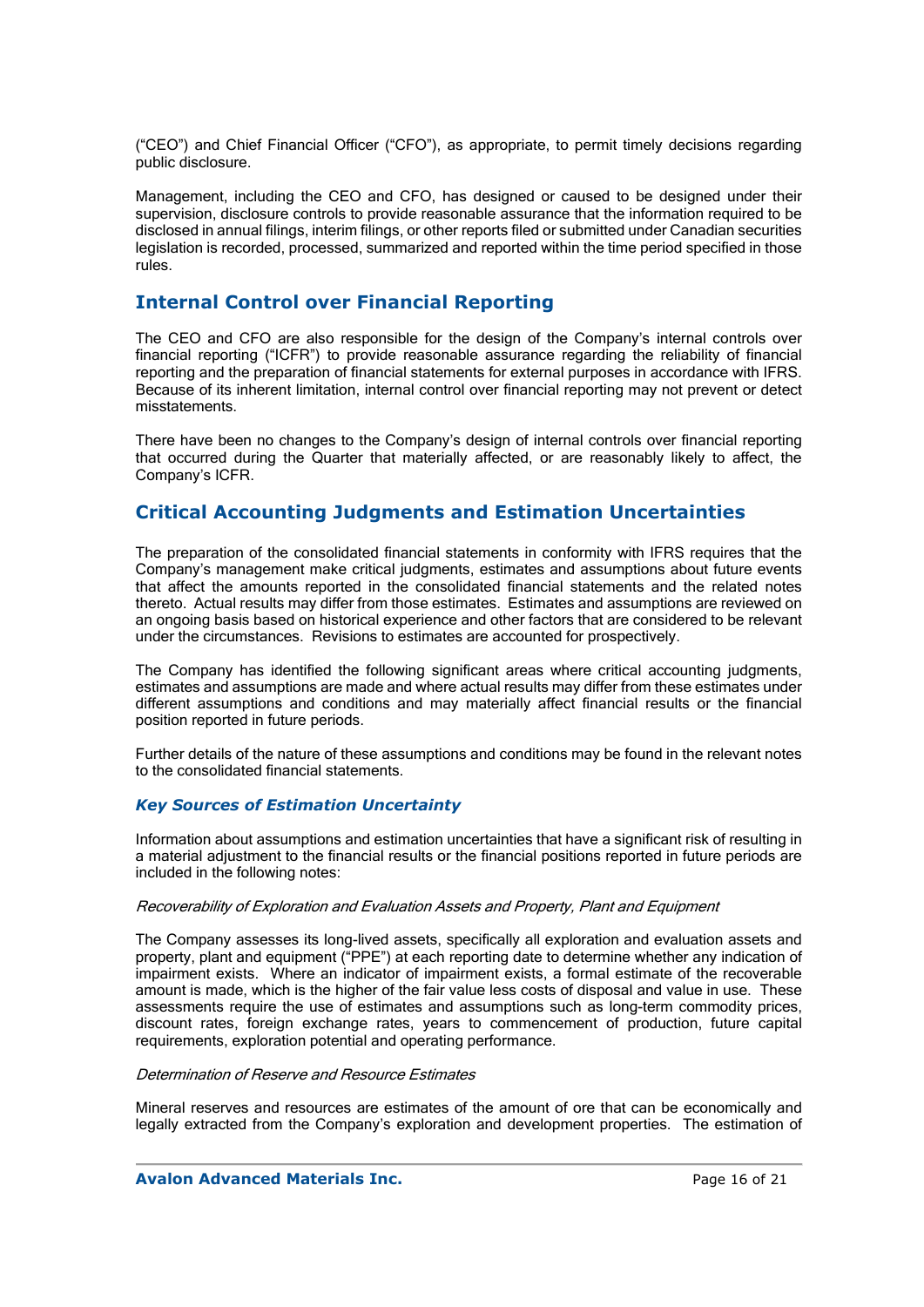recoverable reserves is based upon factors such as estimates of commodity prices, production costs, production techniques, future capital requirements and foreign exchange rates, along with geological assumptions and judgments made in estimating the size and grade of the ore body. Changes in the reserve or resource estimates may impact the carrying value of exploration and evaluation assets, development assets, PPE, site closure and reclamation provision and amortization expense.

#### Fair Value of Share Based Payments and Warrants

The Company follows IFRS 2, Share-based Payment, in determining the fair value of share based payments. This calculated amount is not based on historical cost, but is derived based on assumptions (such as the expected volatility of the price of the underlying security, expected hold period before exercise, dividend yield and the risk-free rate of return) input into a pricing model. The model requires that management make forecasts as to future events, including estimates of: the average future hold period of issued stock options and compensation warrants before exercise, expiry or cancellation; future volatility of the Company's share price in the expected hold period; dividend yield; and the appropriate risk-free rate of interest. The resulting value calculated is not necessarily the value that the holder of the option or warrant could receive in an arm's length transaction, given that there is no market for the options or compensation warrants and they are not transferable. Similar calculations are made in estimating the fair value of the warrant component of an equity unit. The assumptions used in these calculations are inherently uncertain. Changes in these assumptions could materially affect the related fair value estimates.

#### Site Closure and Reclamation Provision

The Company's accounting policy for the recognition of a site closure and reclamation obligation requires significant estimates and assumptions such as: requirements of the relevant legal and regulatory framework, the magnitude of possible disturbance and the timing thereof, extent and costs of required closure and rehabilitation activity, and discount rate. These uncertainties may result in future actual expenditures differing from the amounts currently provided. Site closure and reclamation provision recognized is periodically reviewed and updated based on the facts and circumstances available at the time. Changes to the estimated future costs are recognized in the statement of financial position by adjusting both the site closure and reclamation asset and provision.

### Property, Plant and Equipment ("PPE") - Estimated Useful Lives

Management estimates the useful lives of PPE based on the period during which the assets are expected to be available for use. The amounts and timing of recorded expenses for depreciation of PPE for any period are affected by these estimated useful lives. The estimates are reviewed at least annually and are updated if expectations change as a result of physical wear and tear, technical or commercial obsolescence and legal or other limits to use. It is possible that changes in these factors may cause significant changes in the estimated useful lives of the Company's PPE in the future.

### *Critical Judgments*

Information about critical judgments in applying accounting policies that have most significant effect on the consolidated financial statements are as follows:

### Capitalization of Exploration and Evaluation Costs

Exploration and evaluation costs incurred during the year are recorded at cost. Capitalized costs include costs directly attributable to exploration and evaluation activities, including salaries and benefits of employees who are directly engaged in the exploration and evaluation activities. Administrative and other overhead costs are expensed. Exploration and evaluation costs incurred that have been determined to have future economic benefits and can be economically recoverable are capitalized. In making this judgment, management assesses various sources of information including, but not limited to the geologic and metallurgic information, history of conversion of mineral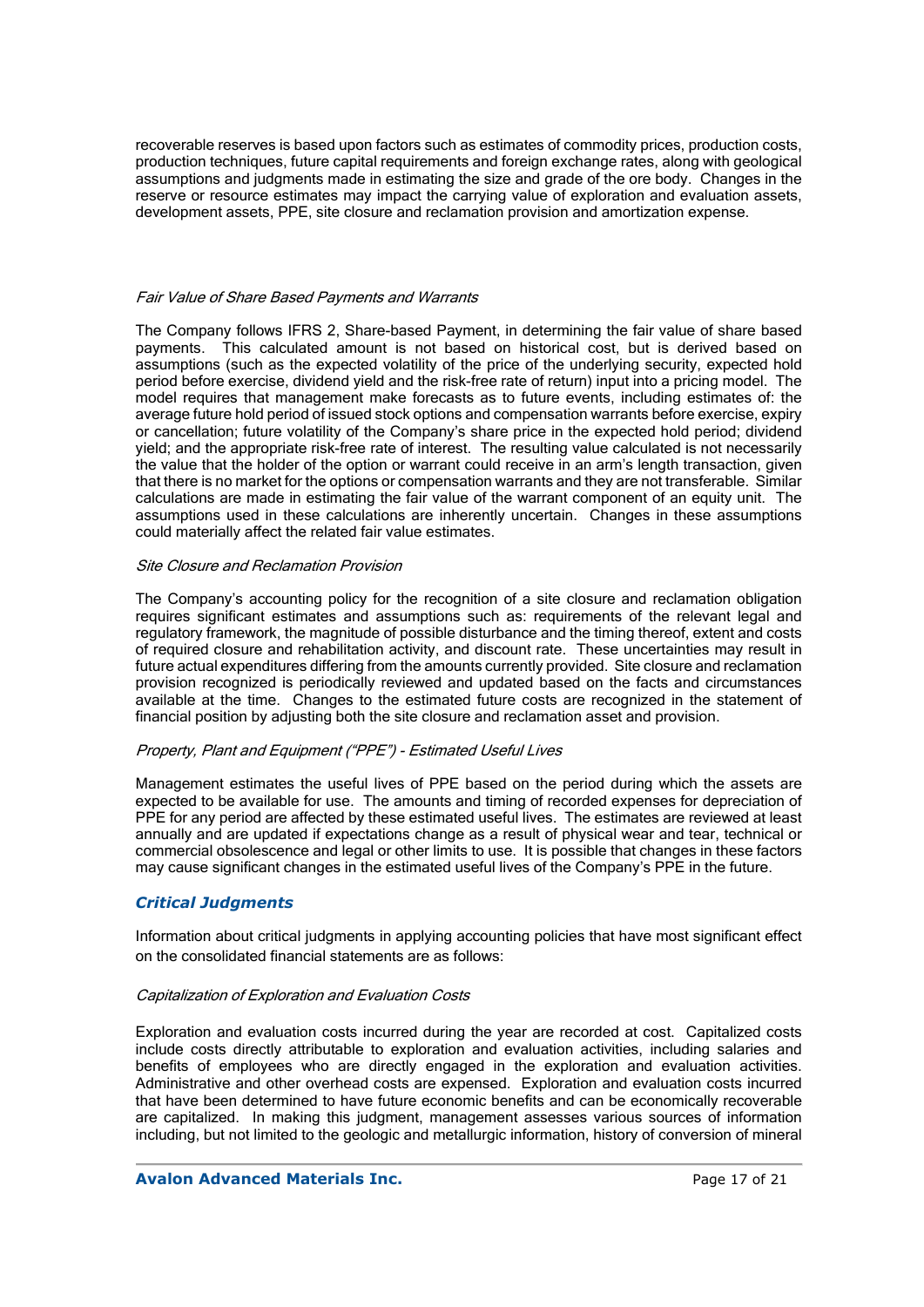deposits to proven and probable mineral reserves, scoping and feasibility studies, proximity of operating facilities, operating management expertise and existing permits.

# **Changes in Accounting Policies Including Initial Adoption**

The Company did not adopt any new accounting standards during the Six Month Period.

## **Recent Accounting Pronouncements**

The following pronouncements are issued but not yet effective:

a) Amendments to IAS 16 - Property, Plant and Equipment - Proceeds before Intended Use

In May 2020, the IASB issued amendments to IAS 16, Property, Plant and Equipment ("IAS 16"). The amendments prohibit a company from deducting from the cost of property, plant and equipment amounts received from selling items produced while the company is preparing the asset for its intended use. A company will be required to recognize these sales proceeds and related costs in earnings. These amendments become effective for annual reporting periods beginning on or after January 1, 2022 (which will become effective on September 1, 2022 for the Company), and will apply retrospectively to items of property, plant and equipment that are available for use after the beginning of the earliest period presented in the financial statements in which the entity first applies the amendments. The Company does not expect a significant impact on its consolidated financial statements.

b) Amendments to IAS 1 - Presentation of Financial Statements - Classification of Liabilities as Current or Non-current

In January 2020, the IASB issued amendments to IAS 1, Presentation of Financial Statements to clarify the requirements for classifying liabilities as current or non-current.

The amendments specify that the conditions which exist at the end of the reporting period are those which will be used to determine if a right to defer settlement of a liability exists and clarify the situations that are considered settlement of a liability, which include settlement by transferring a company's own equity instruments to the counterparty. The amendments further clarify how an entity classifies a liability that includes a counterparty conversion option, and that when classifying liabilities as current or non-current – an entity can ignore only those conversion options that are recognized as equity.

The amendments will become effective for annual reporting periods beginning on or after January 1, 2023 (which will become effective on September 1, 2023 for the Company), and will apply retrospectively. The application of these amendments will impact the current/non-current classification of the Company's convertible note payable and certain derivative liabilities.

# **Forward-Looking Information, Risk Factors and Qualified Persons**

Certain of the statements that are not historical facts contained in this MDA are forward-looking information and forward-looking statements that involve risks and uncertainties that could cause actual events or results to differ materially from estimated or anticipated events or results reflected in the forward-looking statements. Such forward-looking statements reflect the Company's current views with respect to future events and include, among other things, statements regarding targets, estimates and/or assumptions in respect of reserves and/or resources, and are based on estimates and/or assumptions related to future economic, market and other conditions that, while considered reasonable by management, are inherently subject to risks and uncertainties, including significant business, economic, competitive, political and social uncertainties and contingencies. These estimates and/or assumptions include, but are not limited to:

arade of ore: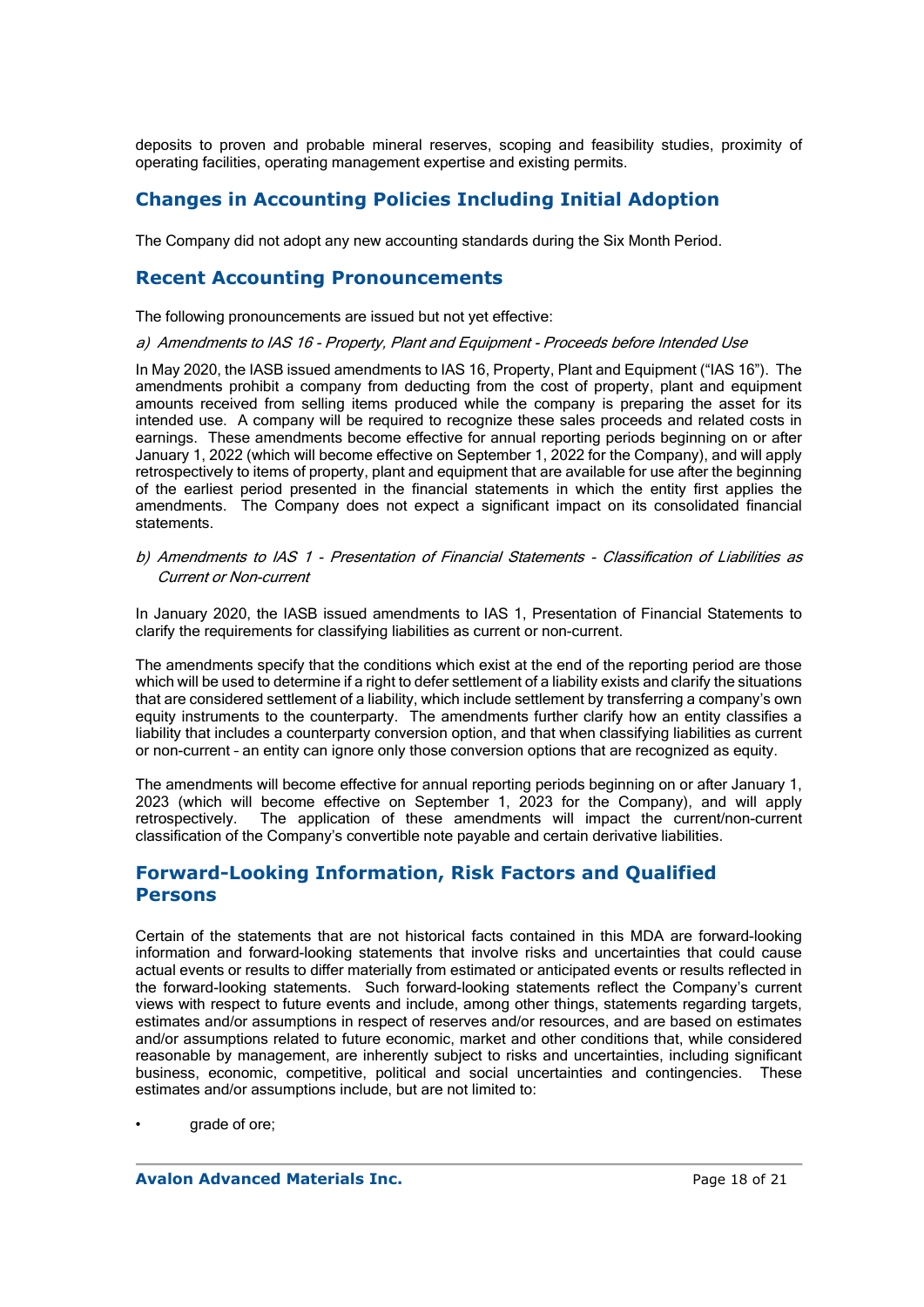- mineral product and commodity prices;
- metallurgical recoveries;
- operating costs;
- achievement of current timetables for development;
- strength of the global economy;
- availability of additional capital;
- availability of supplies, equipment and labour; and
- market and sector trends.

Factors that could cause the Company's actual results, performance, achievements, developments or events to differ materially from those expressed or implied by forward-looking statements include, among others, the factors described or referred to under "Description of the Business - Risk Factors" in the Company's Annual Information Form for the year ended August 31, 2021, and:

- risks related to the Company's history of losses, lack of operating history, ability to generate material revenues and continue as a going concern;
- risks related to establishing new mining operations in the event that the Company elects to proceed with the development of one of its mineral projects;
- risks related to the Company's need for additional financing:
- risks related to any joint venture or strategic alliances that may be entered into by the Company;
- risks related to the impact of the novel coronavirus ("COVID-19") pandemic, or other global pandemics;
- risks related to either Avalon's or Cheetah's development plans of the Nechalacho Project negatively impacting the other's development plans;
- risks related to the progression of the Separation Rapids Lithium Project to a positive feasibility stage;
- risks related to securing product off-take agreements on a timely basis;
- risks related to the unique ore type at the Nechalacho Project and the Separation Rapids Lithium Project for which known metallurgical processes have not previously been applied;
- uncertainty related to title to the Company's properties as well as the risk of delays in obtaining licenses and permits as a result of local opposition, including uncertainty related to any challenges in connection with Indigenous land title claims and Indigenous rights;
- risks related to the possible existence of rights and interests of Indigenous groups, which may limit the Company's ability to develop its properties;
- risks related to the need to acquire properties for the hydrometallurgical plant and potentially a rare earth refinery for the Nechalacho Project;
- risks that actual capital costs, production schedules and economic returns for the Nechalacho Project may differ significantly from those anticipated by the Company;
- risks related to the demand for technology metals and minerals and fluctuations in their pricing;
- risks related to the demand for lithium and fluctuations in its pricing;
- risks related to competition and the actions of competitors:
- risks related to costs or delays in the commercialization of rare earth products;
- uncertainties related to the fact that the Company's mineral resources and mineral reserves are only estimates;
- risks related to obtaining, maintaining and renewing licenses and permits, and the material costs, liabilities and obligations in connection therewith;
- risks that the Company will be subject to material costs, liabilities and obligations in connection with environmental laws, regulations and approvals and that approvals will not be available;
- uncertainties involving uninsured risks:
- risks related to possible shortages of supplies, equipment and labour;
- risks related to the Company's ability to attract and retain qualified management and technical personnel;
- uncertainty whether the Company will acquire commercially mineable ore deposits or whether the current mineral deposits identified by the Company can be developed as commercially viable ore bodies;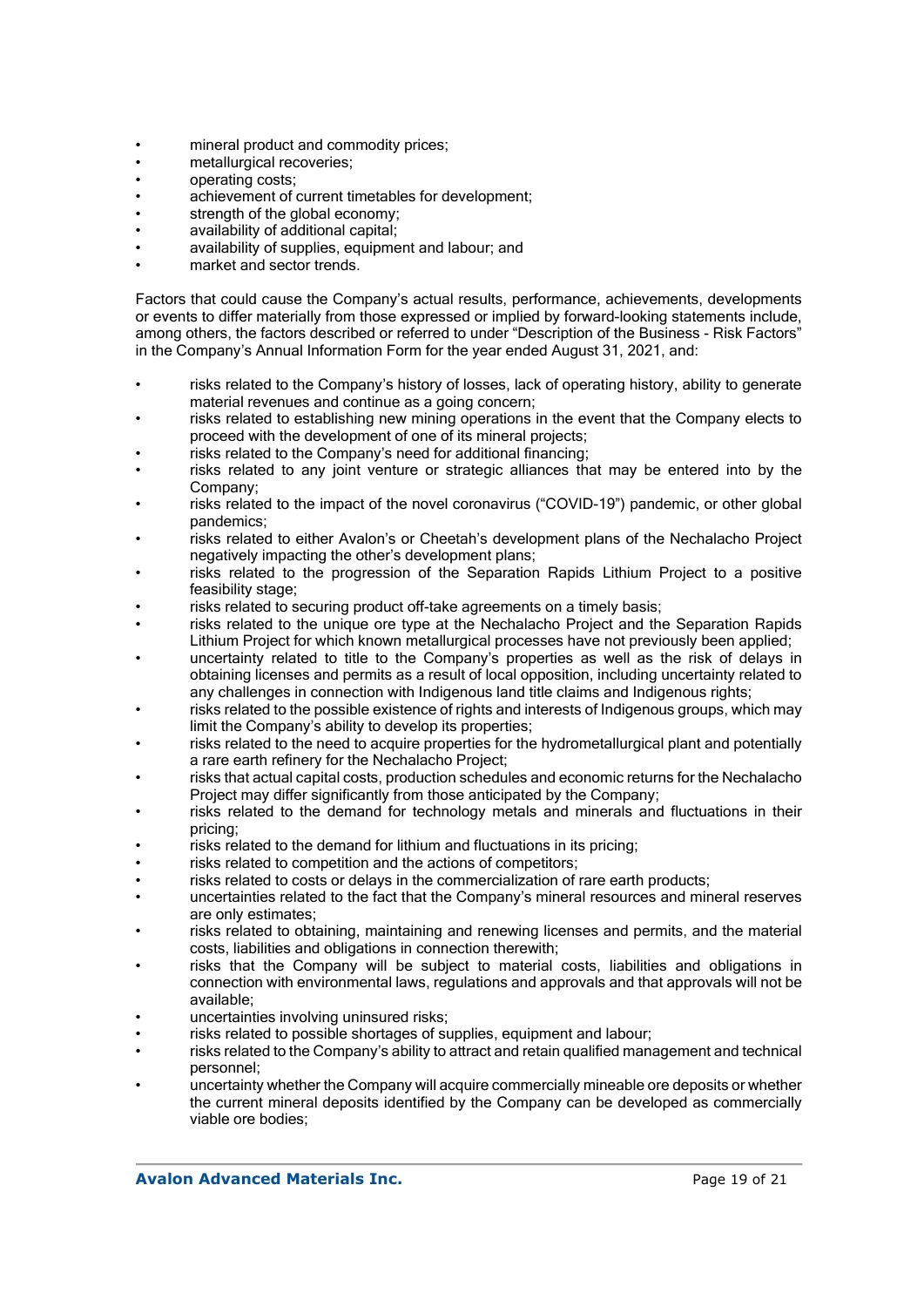- risks inherent to the competitive nature of the mineral industry;
- risks related to the extensive federal, state, provincial, territorial and local laws and regulations to which the Company's activities are subject;
- risks related to the availability and reliability of adequate infrastructure;
- risks and hazards inherent to the mining industry;
- risks related to any changes in critical accounting estimates that adversely affect the Company's financial results;
- risks related to potential conflicts of interest of the Company's directors and officers who may have involvement with other resource companies;
- risks related to cybersecurity;
- risks due to being a "passive foreign investment company" for U.S. purposes;
- risks related to fluctuations of currency exchange rates;
- risks related to share price volatility;
- risks related to dilution of existing shareholders;
- risks related to not paying cash dividends; and
- risks related to there being no market for the Company's warrants.

Most of the foregoing factors are beyond the Company's ability to control or predict. Although the Company has attempted to identify important factors that could cause actual results, performance, achievements, developments or events to differ materially from those described in forward-looking statements, there may be other factors that cause actual results, performance, achievements, developments or events not to be as anticipated, estimated or intended. There can be no assurance that the estimates and/or assumptions upon which these forward-looking statements are based will occur.

Readers can identify many of these statements by looking for words such as "believe", "expects", "will", "intends", "projects", "anticipates", "estimates", "continues" or similar words or the negative thereof. There can be no assurance that the plans, intentions or expectations upon which these forward-looking statements are based will occur.

The forward-looking statements contained herein are made as of the date of this MDA and are expressly qualified in their entirety by this cautionary statement. Readers should not place undue reliance on the forward-looking statements, which reflect management's plans, estimates, projections and views only as of the date hereof. The Company undertakes no obligation to publicly revise these forward-looking statements to reflect subsequent events or circumstances, except as required by applicable law.

The technical information included in this MDA, unless otherwise stated, has been reviewed and approved by Donald S. Bubar, P. Geo., President and Chief Executive Officer of the Company and Dr. William Mercer, P. Geo., Senior Consulting Geologist. Mr. Bubar and Dr. Mercer are both qualified persons under National Instrument 43-101 - Standards of Disclosure for Mineral Projects ("NI 43-  $101"$ ).

# **Cautionary Note to U.S. Investors Regarding Mineral Resources**

NI 43-101 is a rule of the Canadian Securities Administrators, which establishes standards for all public disclosure an issuer makes of scientific and technical information concerning mineral projects. Unless otherwise indicated, all mineral reserve and mineral resource estimates contained in or incorporated by reference in this MDA have been prepared in accordance with NI 43-101 and the Canadian Institute of Mining, Metallurgy and Petroleum classification system. These standards differ significantly from the mineral property disclosure requirements of the Securities and Exchange Commission's Industry Guide 7 ("Guide 7"), which, until recently, applied to most SEC registrants, and so the mineral reserve and mineral resource information contained in the MDA and incorporated herein by reference is not comparable to similar information disclosed by U.S. companies pursuant to Guide 7. However, on October 31, 2018, the SEC adopted changes to its disclosure rules to modernize the mineral property disclosure requirements applicable to most SEC registrants. New subpart 1300 of Regulation S-K (the "SEC Modernization Rules") became effective on February 25, 2019 and, for fiscal years beginning on or after January 1, 2021, replaces Guide 7's disclosure